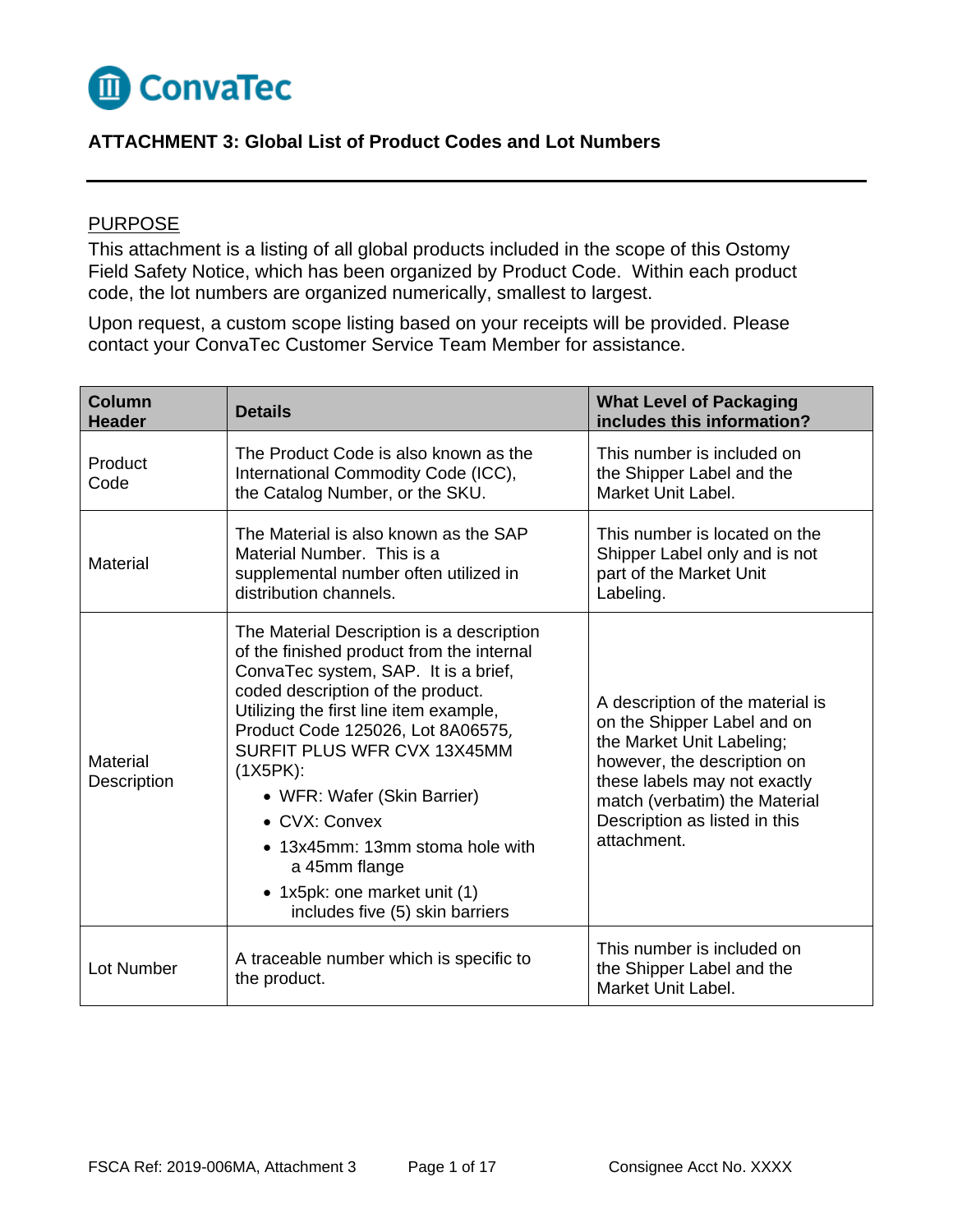

| <b>Product</b> |                 |                                           |                   |
|----------------|-----------------|-------------------------------------------|-------------------|
| Code           | <b>Material</b> | <b>Material Description</b>               | <b>Lot Number</b> |
| 125026         | 1012910         | SURFIT PLUS WFR CVX 13X45MM (1X5PK) FR    | 8A06575           |
| 125026         | 1053605         | SURFIT PLUS WFR CVX 13X45MM (1X5PK) INT   | 8A06576           |
| 125027         | 1012911         | SURFIT PLUS WFR CVX 16X45MM (1X5PK) FR    | 7G00162           |
| 125027         | 1053606         | SURFIT PLUS WFR CVX 16X45MM (1X5PK) INT   | 7G00167           |
| 125027         | 1013422         | COMBIHESIVE 2S WFR CVX 16/45MM(1X5PK)CEU  | 7G00168           |
| 125027         | 1012913         | SURFIT PLUS WFR CVX 16X45MM (1X5PK) IT    | 7G00169           |
| 125027         | 1002346         | COMBIHESIVE II WFR CVX 16X45MM(1X5PK)SCN  | 7J00668           |
| 125027         | 1012913         | SURFIT PLUS WFR CVX 16X45MM (1X5PK) IT    | 7J00669           |
| 125027         | 1013422         | COMBIHESIVE 2S WFR CVX 16/45MM (1X5PK)CEU | 7J00670           |
| 125027         | 1002346         | COMBIHESIVE II WFR CVX 16X45MM(1X5PK)SCN  | 8C03534           |
| 125027         | 1013422         | COMBIHESIVE 2S WFR CVX 16/45MM(1X5PK)CEU  | 8C03535           |
| 125028         | 1012914         | SURFIT PLUS WFR CVX 19X45MM (1X5PK) IT    | 7D00609           |
| 125028         | 1002348         | SURFIT PLUS WFR CVX 19X45MM (1X5PK) INT   | 7D00610           |
| 125028         | 1012353         | COMBIHESIVE WFR IIS D/CVX 19MM (1X5PK)BE  | 7D00611           |
| 125028         | 1012903         | SURFIT PLUS WFR CVX 19X45MM (1X5PK) FR    | 7D00643           |
| 125028         | 1012914         | SURFIT PLUS WFR CVX 19X45MM (1X5PK) IT    | 7L02963           |
| 125028         | 1012903         | SURFIT PLUS WFR CVX 19X45MM (1X5PK) FR    | 7L02964           |
| 125028         | 1002347         | COMBIHESIVE II WFR CVX 19X45MM(1X5PK)SCN  | 7L03102           |
| 125028         | 1002348         | SURFIT PLUS WFR CVX 19X45MM (1X5PK) INT   | 8A00728           |
| 125028         | 1002348         | SURFIT PLUS WFR CVX 19X45MM (1X5PK) INT   | 8B04995           |
| 125028         | 1012353         | COMBIHESIVE WFR IIS D/CVX 19MM (1X5PK)BE  | 8B04996           |
| 125028         | 1012914         | SURFIT PLUS WFR CVX 19X45MM (1X5PK) IT    | 8B04997           |
| 125028         | 1002348         | SURFIT PLUS WFR CVX 19X45MM (1X5PK) INT   | 8D00465           |
| 125028         | 1012903         | SURFIT PLUS WFR CVX 19X45MM (1X5PK) FR    | 8D00466           |
| 125028         | 1013423         | COMBIHESIVE 2S WFR CVX 19/45MM(1X5PK)CEU  | 8D00467           |
| 125028         | 1013423         | COMBIHESIVE 2S WFR CVX 19/45MM(1X5PK)CEU  | 8F03145           |
| 125028         | 1002348         | SURFIT PLUS WFR CVX 19X45MM (1X5PK) INT   | 8F03149           |
| 125028         | 1012353         | COMBIHESIVE WFR IIS D/CVX 19MM (1X5PK)BE  | 8F03150           |
| 125028         | 1012914         | SURFIT PLUS WFR CVX 19X45MM (1X5PK) IT    | 8F03151           |
| 125028         | 1013423         | COMBIHESIVE 2S WFR CVX 19/45MM(1X5PK)CEU  | 8G03301           |
| 125028         | 1012914         | SURFIT PLUS WFR CVX 19X45MM (1X5PK) IT    | 8G03332           |
| 125029         | 1002349         | COMBIHESIVE II WFR CVX 22X45MM(1X5PK)SCN  | 7C05870           |
| 125029         | 1012915         | SURFIT PLUS WFR CVX 22X45MM (1X5PK) IT    | 7C05871           |
| 125029         | 1002350         | SURFIT PLUS WFR CVX 22X45MM (1X5PK) INT   | 7G04445           |
| 125029         | 1002349         | COMBIHESIVE II WFR CVX 22X45MM(1X5PK)SCN  | 7G04446           |
| 125029         | 1012915         | SURFIT PLUS WFR CVX 22X45MM (1X5PK) IT    | 7G04448           |
| 125029         | 1012354         | COMBIHESIVE WFR IIS D/CVX 22MM (1X5PK)BE  | 7G04449           |
| 125029         | 1012904         | SURFIT PLUS WFR CVX 22X45MM (1X5PK) FR    | 7J01269           |
| 125029         | 1012915         | SURFIT PLUS WFR CVX 22X45MM (1X5PK) IT    | 7J01270           |
| 125029         | 1002349         | COMBIHESIVE II WFR CVX 22X45MM(1X5PK)SCN  | 7J01271           |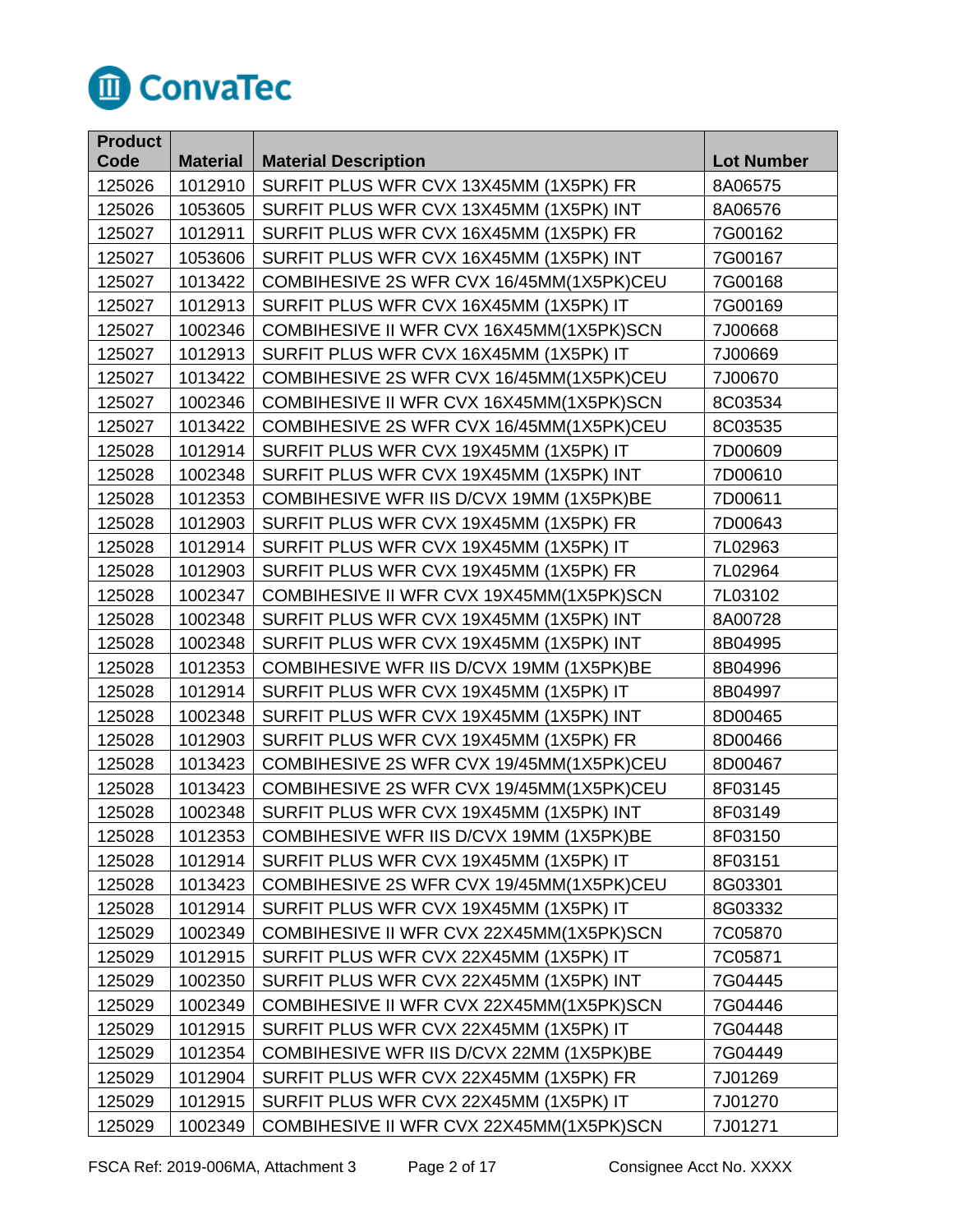

| <b>Product</b> |                 |                                          |                   |
|----------------|-----------------|------------------------------------------|-------------------|
| Code           | <b>Material</b> | <b>Material Description</b>              | <b>Lot Number</b> |
| 125029         | 1002350         | SURFIT PLUS WFR CVX 22X45MM (1X5PK) INT  | 7J01292           |
| 125029         | 1002349         | COMBIHESIVE II WFR CVX 22X45MM(1X5PK)SCN | 8B01186           |
| 125029         | 1012354         | COMBIHESIVE WFR IIS D/CVX 22MM (1X5PK)BE | 8D00470           |
| 125029         | 1012915         | SURFIT PLUS WFR CVX 22X45MM (1X5PK) IT   | 8D00471           |
| 125029         | 1002350         | SURFIT PLUS WFR CVX 22X45MM (1X5PK) INT  | 8D00472           |
| 125029         | 1002350         | SURFIT PLUS WFR CVX 22X45MM (1X5PK) INT  | 8E00347           |
| 125029         | 1002349         | COMBIHESIVE II WFR CVX 22X45MM(1X5PK)SCN | 8E00349           |
| 125029         | 1012354         | COMBIHESIVE WFR IIS D/CVX 22MM (1X5PK)BE | 8E00350           |
| 125029         | 1012904         | SURFIT PLUS WFR CVX 22X45MM (1X5PK) FR   | 8E00992           |
| 125029         | 1013424         | COMBIHESIVE 2S WFR CVX 22/45MM(1X5PK)CEU | 8E01071           |
| 125030         | 1002352         | COMBIHESIVE II WFR CVX 25X45MM(1X5PK)SCN | 7C05894           |
| 125030         | 1012355         | COMBIHESIVE WFR IIS D/CVX 25MM (1X5PK)BE | 7G03585           |
| 125030         | 1002353         | COMBIHESIVE 2 WFR CVX 25X45MM (1X5PK) IT | 7G03586           |
| 125030         | 1002353         | COMBIHESIVE 2 WFR CVX 25X45MM (1X5PK) IT | 8A02705           |
| 125030         | 1013425         | COMBIHESIVE 2S WFR CVX 25/45MM(1X5PK)CEU | 8A02706           |
| 125030         | 1002354         | SURFIT PLUS WFR CVX 25X45MM (1X5PK) INT  | 8C04244           |
| 125030         | 1002352         | COMBIHESIVE II WFR CVX 25X45MM(1X5PK)SCN | 8F02589           |
| 125030         | 1002354         | SURFIT PLUS WFR CVX 25X45MM (1X5PK) INT  | 8F02590           |
| 125030         | 1012355         | COMBIHESIVE WFR IIS D/CVX 25MM (1X5PK)BE | 8F04927           |
| 125030         | 1002354         | SURFIT PLUS WFR CVX 25X45MM (1X5PK) INT  | 8F04928           |
| 125030         | 1013425         | COMBIHESIVE 2S WFR CVX 25/45MM(1X5PK)CEU | 8F04929           |
| 125030         | 1002351         | COMBIHESIVE 2 WFR CVX 25X45MM(1X5PK) FR  | 8F04932           |
| 125031         | 1002358         | SURFIT PLUS WFR CVX 28X45MM (1X5PK) INT  | 7C04211           |
| 125031         | 1002358         | SURFIT PLUS WFR CVX 28X45MM (1X5PK) INT  | 7D01175           |
| 125031         | 1013426         | COMBIHESIVE 2S WFR CVX 28/45MM(1X5PK)CEU | 7D03659           |
| 125031         | 1013426         | COMBIHESIVE 2S WFR CVX 28/45MM(1X5PK)CEU | 7D03959           |
| 125031         | 1002356         | COMBIHESIVE II WFR CVX 28X45MM(1X5PK)SCN | 7F00603           |
| 125031         | 1012356         | COMBIHESIVE WFR IIS D/CVX 28MM (1X5PK)BE | 7F00604           |
| 125031         | 1002357         | COMBIHESIVE 2 WFR CVX 28X45MM (1X5PK) IT | 7F00605           |
| 125031         | 1002358         | SURFIT PLUS WFR CVX 28X45MM (1X5PK) INT  | 7F00606           |
| 125031         | 1002356         | COMBIHESIVE II WFR CVX 28X45MM(1X5PK)SCN | 8B01383           |
| 125031         | 1013426         | COMBIHESIVE 2S WFR CVX 28/45MM(1X5PK)CEU | 8B01384           |
| 125031         | 1002357         | COMBIHESIVE 2 WFR CVX 28X45MM (1X5PK) IT | 8B01385           |
| 125031         | 1002358         | SURFIT PLUS WFR CVX 28X45MM (1X5PK) INT  | 8B03229           |
| 125031         | 1012356         | COMBIHESIVE WFR IIS D/CVX 28MM (1X5PK)BE | 8B03230           |
| 125031         | 1002355         | COMBIHESIVE 2 WFR CVX 28X45MM (1X5PK) FR | 8B03231           |
| 125031         | 1002358         | SURFIT PLUS WFR CVX 28X45MM (1X5PK) INT  | 8C00877           |
| 125031         | 1013426         | COMBIHESIVE 2S WFR CVX 28/45MM(1X5PK)CEU | 8C00879           |
| 125031         | 1002356         | COMBIHESIVE II WFR CVX 28X45MM(1X5PK)SCN | 8D02693           |
| 125031         | 1013426         | COMBIHESIVE 2S WFR CVX 28/45MM(1X5PK)CEU | 8D02694           |
| 125031         | 1012356         | COMBIHESIVE WFR IIS D/CVX 28MM (1X5PK)BE | 8D05081           |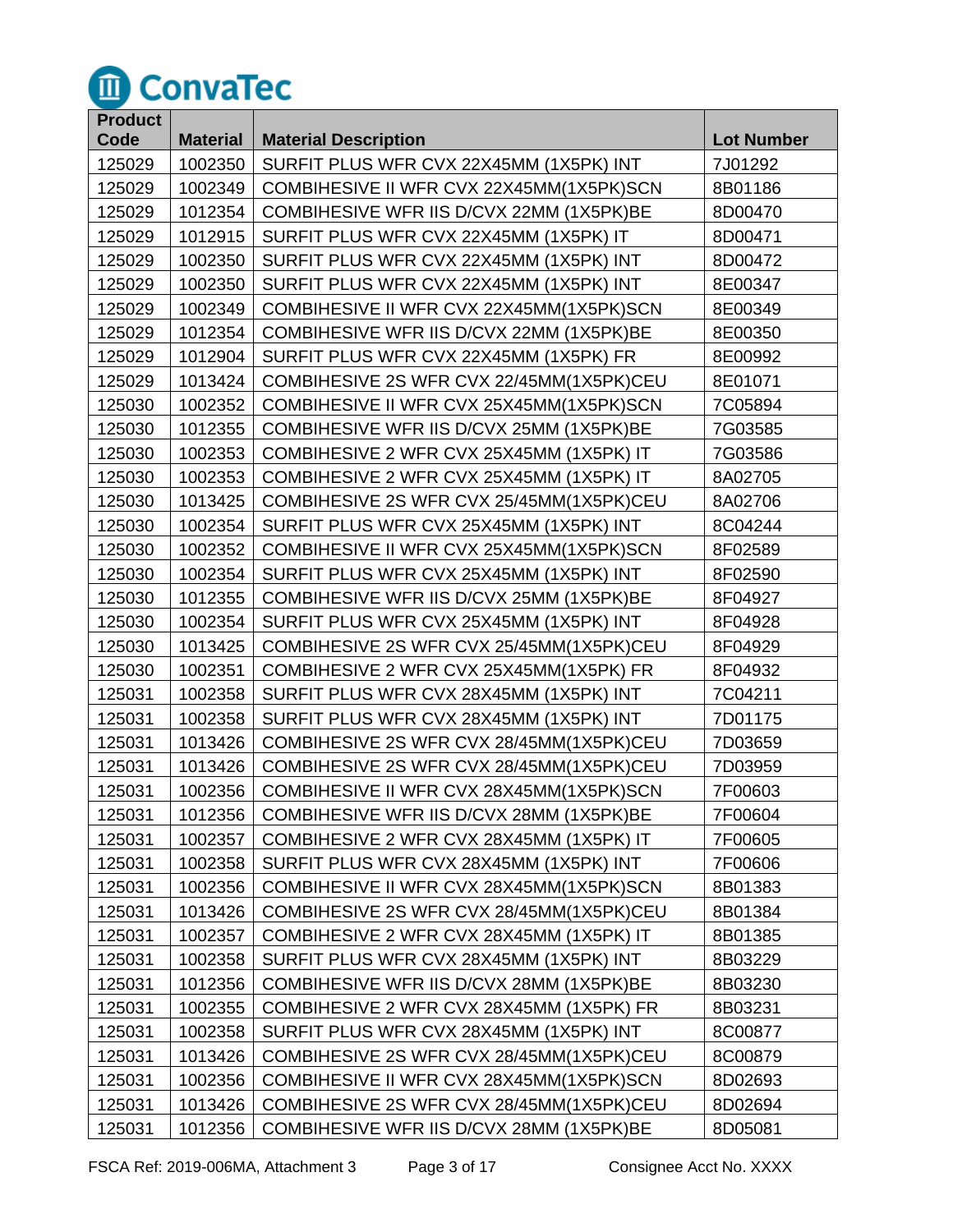

| <b>Product</b> |                 |                                            |                   |
|----------------|-----------------|--------------------------------------------|-------------------|
| Code           | <b>Material</b> | <b>Material Description</b>                | <b>Lot Number</b> |
| 125031         | 1002356         | COMBIHESIVE II WFR CVX 28X45MM(1X5PK)SCN   | 8D05092           |
| 125031         | 1002355         | COMBIHESIVE 2 WFR CVX 28X45MM (1X5PK) FR   | 8D05093           |
| 125031         | 1013426         | COMBIHESIVE 2S WFR CVX 28/45MM(1X5PK)CEU   | 8E01174           |
| 125031         | 1002358         | SURFIT PLUS WFR CVX 28X45MM (1X5PK) INT    | 8E01175           |
| 125032         | 1002362         | SURFIT PLUS WFR CVX 32X45MM (1X5PK) INT    | 7C04224           |
| 125032         | 1012357         | COMBIHESIVE WFR IIS D/CVX 32MM (1X5PK)BE   | 7E01287           |
| 125032         | 1002360         | COMBIHESIVE II WFR CVX 32X45MM(1X5PK)SCN   | 7E01288           |
| 125032         | 1002362         | SURFIT PLUS WFR CVX 32X45MM (1X5PK) INT    | 7E01289           |
| 125032         | 1002359         | COMBIHESIVE 2 WFR CVX 32X45MM (1X5PK) FR   | 7E01290           |
| 125032         | 1002361         | COMBIHESIVE 2 WFR CVX 32X45MM (1X5PK) IT   | 7F00608           |
| 125033         | 1012358         | COMBIHESIVE WFR IIS D/CVX 35MM (1X5PK)BE   | 7E01292           |
| 125033         | 1013428         | COMBIHESIVE 2S WFR CVX 35/45MM (1X5PK)CEU  | 7E01293           |
| 125033         | 1002364         | COMBIHESIVE II WFR CVX 35X45MM(1X5PK)SCN   | 7E01294           |
| 125033         | 1002363         | COMBIHESIVE 2 WFR CVX 35X45MM (1X5PK) FR   | 7E01295           |
| 125033         | 1002366         | SURFIT PLUS WFR CVX 35X45MM (1X5PK) INT    | 7E03364           |
| 125033         | 1002366         | SURFIT PLUS WFR CVX 35X45MM (1X5PK) INT    | 8B04219           |
| 125033         | 1013428         | COMBIHESIVE 2S WFR CVX 35/45MM (1X5PK)CEU  | 8B04220           |
| 125033         | 1002364         | COMBIHESIVE II WFR CVX 35X45MM(1X5PK)SCN   | 8C03753           |
| 125034         | 1002367         | COMBIHESIVE II WFR CVX 38X57MM(1X5PK)SCN   | 7E02412           |
| 125034         | 1013429         | COMBIHESIVE 2S WFR CVX 38/57MM(1X5PK)CEU   | 7E02413           |
| 125034         | 1002367         | COMBIHESIVE II WFR CVX 38X57MM(1X5PK)SCN   | 7H04904           |
| 125034         | 1012359         | COMBIHESIVE WFR IIS D/CVX 38MM (1X5PK)BE   | 7H04905           |
| 125034         | 1013429         | COMBIHESIVE 2S WFR CVX 38/57MM (1X5PK) CEU | 7H04906           |
| 125034         | 1002368         | SURFIT PLUS WFR CVX 38X57MM (1X5PK) INT    | 7H05074           |
| 125034         | 1012916         | SURFIT PLUS WFR CVX 38X57MM (1X5PK) IT     | 8A04956           |
| 125034         | 1013429         | COMBIHESIVE 2S WFR CVX 38/57MM(1X5PK)CEU   | 8A04957           |
| 125034         | 1002367         | COMBIHESIVE II WFR CVX 38X57MM(1X5PK)SCN   | 8A04958           |
| 125034         | 1012359         | COMBIHESIVE WFR IIS D/CVX 38MM (1X5PK)BE   | 8A04959           |
| 125034         | 1013429         | COMBIHESIVE 2S WFR CVX 38/57MM(1X5PK)CEU   | 8B02249           |
| 125034         | 1002368         | SURFIT PLUS WFR CVX 38X57MM (1X5PK) INT    | 8F02600           |
| 125034         | 1012359         | COMBIHESIVE WFR IIS D/CVX 38MM (1X5PK)BE   | 8F02613           |
| 125034         | 1012916         | SURFIT PLUS WFR CVX 38X57MM (1X5PK) IT     | 8F02614           |
| 125035         | 1013430         | COMBIHESIVE 2S WFR CVX 41/57MM (1X5PK)CEU  | 7H04907           |
| 125035         | 1002370         | SURFIT PLUS WFR CVX 41X57MM (1X5PK) INT    | 7H04908           |
| 125035         | 1002369         | COMBIHESIVE II WFR CVX 41X57MM(1X5PK)SCN   | 7H04909           |
| 125035         | 1012376         | COMBIHESIVE WFR IIS D/CVX 41MM (1X5PK)BE   | 7H04910           |
| 125035         | 1002370         | SURFIT PLUS WFR CVX 41X57MM (1X5PK) INT    | 7K04883           |
| 125035         | 1013430         | COMBIHESIVE 2S WFR CVX 41/57MM (1X5PK)CEU  | 7K04884           |
| 125035         | 1012917         | SURFIT PLUS WFR CVX 41X57MM (1X5PK) IT     | 7K04885           |
| 125035         | 1012376         | COMBIHESIVE WFR IIS D/CVX 41MM (1X5PK)BE   | 7K04886           |
| 125035         | 1002369         | COMBIHESIVE II WFR CVX 41X57MM(1X5PK)SCN   | 8B01729           |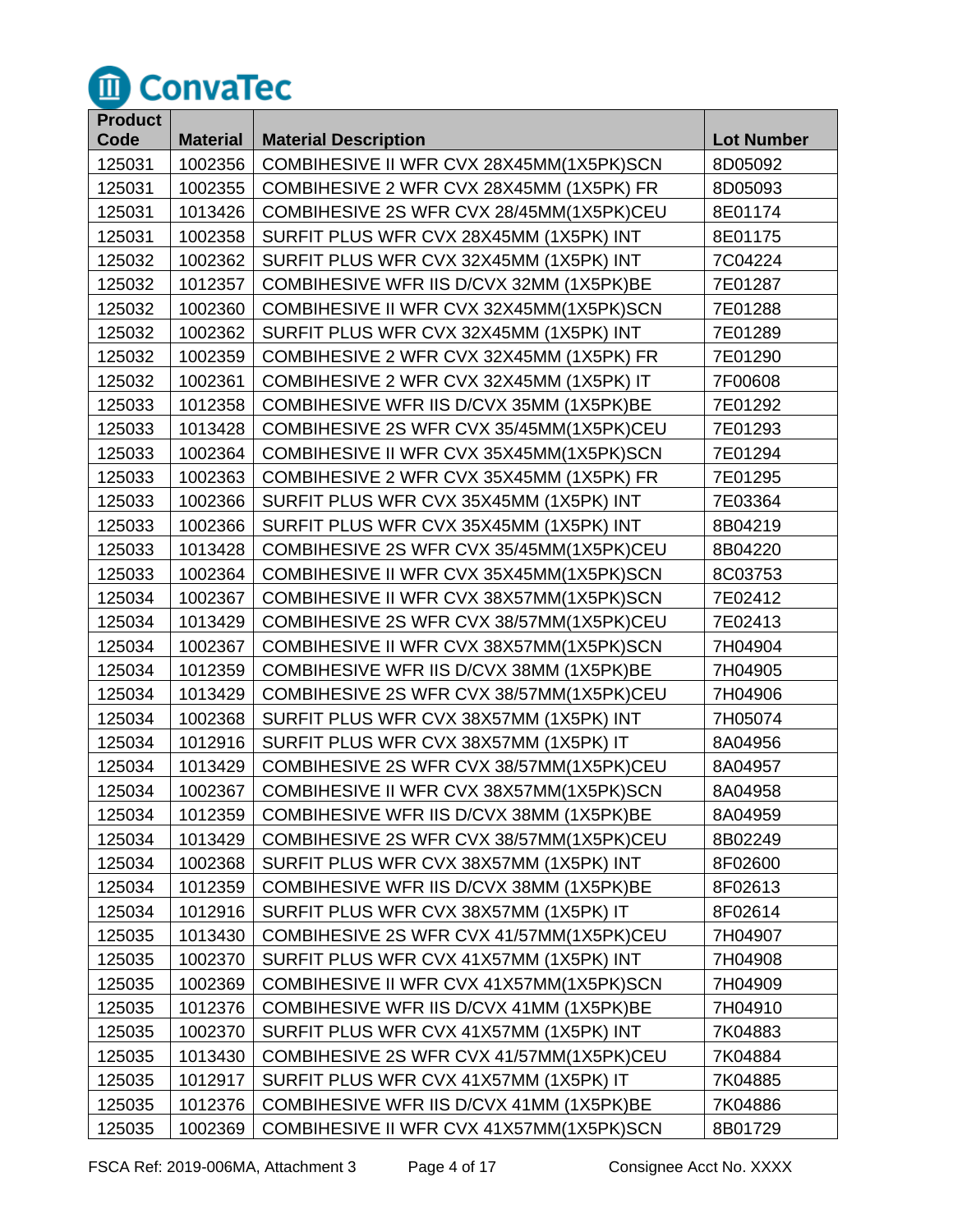

| <b>Product</b> |                 |                                          |                   |
|----------------|-----------------|------------------------------------------|-------------------|
| Code           | <b>Material</b> | <b>Material Description</b>              | <b>Lot Number</b> |
| 125035         | 1013430         | COMBIHESIVE 2S WFR CVX 41/57MM(1X5PK)CEU | 8B01730           |
| 125036         | 1002372         | SURFIT PLUS WFR CVX 45X57MM (1X5PK) INT  | 7J03062           |
| 125036         | 1013431         | COMBIHESIVE 2S WFR CVX 45/57MM(1X5PK)CEU | 7J03064           |
| 125036         | 1014051         | SURFIT PLUS WFR CVX 45X57MM (1X5PK) IT   | 7J03065           |
| 125036         | 1002372         | SURFIT PLUS WFR CVX 45X57MM (1X5PK) INT  | 8C02094           |
| 125036         | 1002371         | COMBIHESIVE II WFR CVX 45X57MM(1X5PK)SCN | 8C02095           |
| 125036         | 1013431         | COMBIHESIVE 2S WFR CVX 45/57MM(1X5PK)CEU | 8G02097           |
| 125037         | 1012919         | SURFIT PLUS WFR CVX 50X57MM (1X5PK) IT   | 7L03278           |
| 125037         | 1013432         | COMBIHESIVE 2S WFR CVX 50/57MM(1X5PK)CEU | 7L03279           |
| 125037         | 1002374         | SURFIT PLUS WFR CVX 50X57MM (1X5PK) INT  | 7L03280           |
| 125037         | 1002373         | COMBIHESIVE II WFR CVX 50X57MM(1X5PK)SCN | 7L03281           |
| 125037         | 1012919         | SURFIT PLUS WFR CVX 50X57MM (1X5PK) IT   | 7M02850           |
| 125278         | 1051431         | VARICARE S4S CVX WFR 13/45MM (1X5PK) JP  | 7J00006           |
| 125279         | 1051432         | VARICARE S4S CVX WFR 16/45MM (1X5PK) JP  | 7F04003           |
| 125279         | 1051432         | VARICARE S4S CVX WFR 16/45MM (1X5PK) JP  | 7J00008           |
| 125279         | 1051432         | VARICARE S4S CVX WFR 16/45MM (1X5PK) JP  | 8F00683           |
| 125280         | 1051433         | VARICARE S4S CVX WFR 19/45MM (1X5PK) JP  | 7M03972           |
| 125280         | 1051433         | VARICARE S4S CVX WFR 19/45MM (1X5PK) JP  | 8A00733           |
| 125280         | 1051433         | VARICARE S4S CVX WFR 19/45MM (1X5PK) JP  | 8E04639           |
| 125281         | 1051434         | VARICARE S4S CVX WFR 22/45MM (1X5PK) JP  | 7E01836           |
| 125281         | 1051434         | VARICARE S4S CVX WFR 22/45MM (1X5PK) JP  | 7K00524           |
| 125282         | 1051435         | VARICARE S4S CVX WFR 25/45MM (1X5PK) JP  | 7J00001           |
| 125282         | 1051435         | VARICARE S4S CVX WFR 25/45MM (1X5PK) JP  | 8E03843           |
| 125283         | 1051436         | VARICARE S4S CVX WFR 28/45MM (1X5PK) JP  | 7F03154           |
| 125283         | 1051436         | VARICARE S4S CVX WFR 28/45MM (1X5PK) JP  | 7M03580           |
| 125283         | 1051436         | VARICARE S4S CVX WFR 28/45MM (1X5PK) JP  | 8F01049           |
| 125284         | 1051437         | VARICARE S4S CVX WFR 32/45MM (1X5PK) JP  | 7H02190           |
| 125285         | 1051438         | VARICARE S4S CVX WFR 35/45MM (1X5PK) JP  | 7J04969           |
| 125285         | 1051438         | VARICARE S4S CVX WFR 35/45MM (1X5PK) JP  | 8G03496           |
| 402200         | 1052415         | SURFIT NATURA S4S WFR CVX13/45MM1X5NL/GB | 7J01294           |
| 402200         | 1052403         | SURFIT NATURA S4S WFR CVX 13/45MM(1X5)DE | 7J01295           |
| 402201         | 1052416         | SURFIT NATURA S4S WFR CVX16/45MM1X5NL/GB | 7F03877           |
| 402201         | 1052404         | SURFIT NATURA S4S WFR CVX 16/45MM(1X5)DE | 7F03878           |
| 402201         | 1052416         | SURFIT NATURA S4S WFR CVX16/45MM1X5NL/GB | 7H04125           |
| 402201         | 1052404         | SURFIT NATURA S4S WFR CVX 16/45MM(1X5)DE | 8A06015           |
| 402201         | 1052416         | SURFIT NATURA S4S WFR CVX16/45MM1X5NL/GB | 8D01629           |
| 402202         | 1052417         | SURFIT NATURA S4S WFR CVX19/45MM1X5NL/GB | 7H01478           |
| 402202         | 1052405         | SURFIT NATURA S4S WFR CVX 19/45MM(1X5)DE | 7H01479           |
| 402202         | 1052405         | SURFIT NATURA S4S WFR CVX 19/45MM(1X5)DE | 7K05366           |
| 402202         | 1052417         | SURFIT NATURA S4S WFR CVX19/45MM1X5NL/GB | 7K05368           |
| 402202         | 1052417         | SURFIT NATURA S4S WFR CVX19/45MM1X5NL/GB | 8D05099           |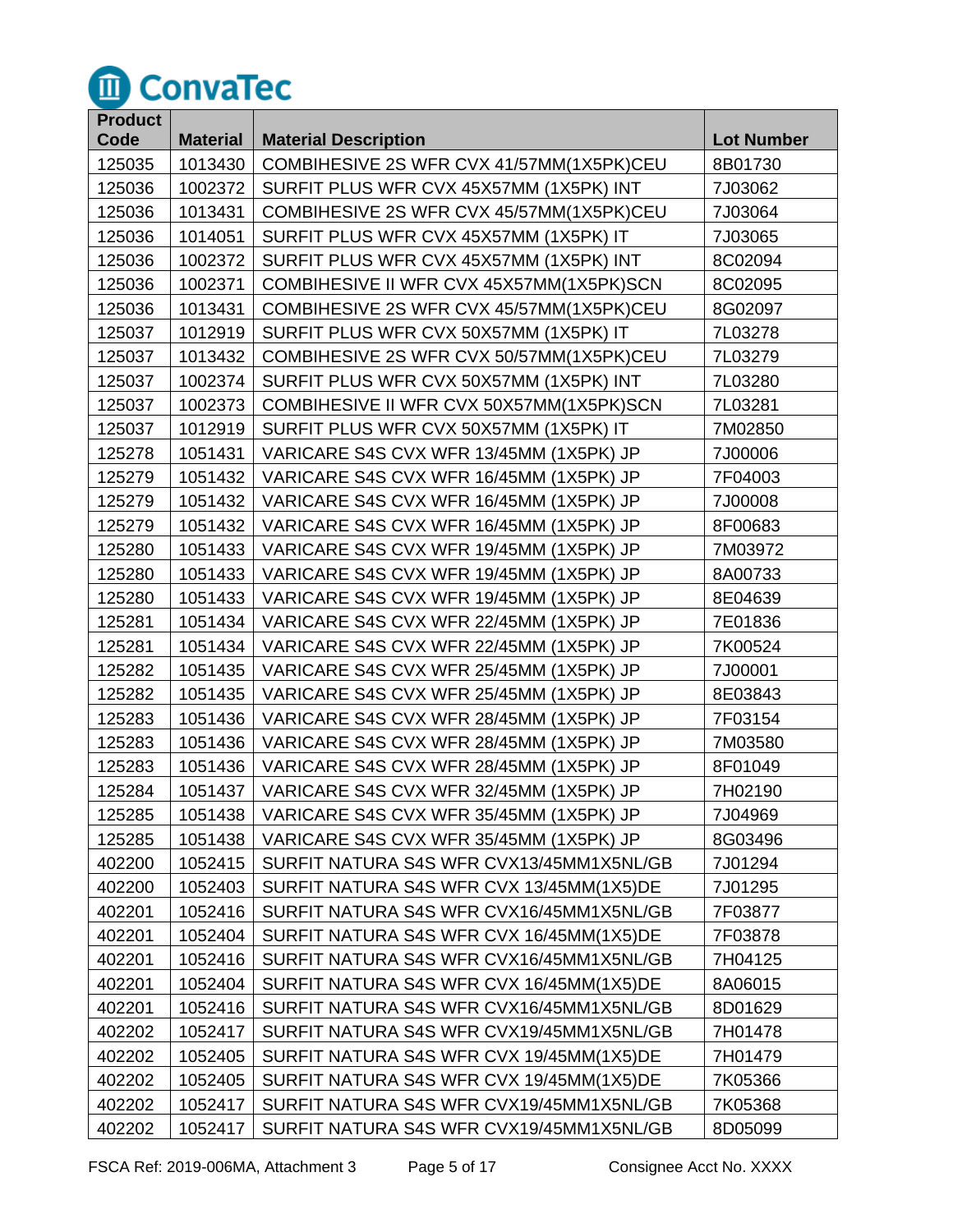

| <b>Product</b> |                 |                                          |                   |
|----------------|-----------------|------------------------------------------|-------------------|
| Code           | <b>Material</b> | <b>Material Description</b>              | <b>Lot Number</b> |
| 402202         | 1052417         | SURFIT NATURA S4S WFR CVX19/45MM1X5NL/GB | 8G04010           |
| 402202         | 1052405         | SURFIT NATURA S4S WFR CVX 19/45MM(1X5)DE | 8G04012           |
| 402203         | 1052418         | SURFIT NATURA S4S WFR CVX22/45MM1X5NL/GB | 7J00665           |
| 402203         | 1052406         | SURFIT NATURA S4S WFR CVX 22/45MM(1X5)DE | 7K03422           |
| 402203         | 1052418         | SURFIT NATURA S4S WFR CVX22/45MM1X5NL/GB | 7K03423           |
| 402203         | 1052406         | SURFIT NATURA S4S WFR CVX 22/45MM(1X5)DE | 7L01060           |
| 402203         | 1052418         | SURFIT NATURA S4S WFR CVX22/45MM1X5NL/GB | 7L01062           |
| 402203         | 1052406         | SURFIT NATURA S4S WFR CVX 22/45MM(1X5)DE | 8C00960           |
| 402203         | 1052418         | SURFIT NATURA S4S WFR CVX22/45MM1X5NL/GB | 8C03915           |
| 402204         | 1052407         | SURFIT NATURA S4S WFR CVX 25/45MM(1X5)DE | 7F00955           |
| 402204         | 1052419         | SURFIT NATURA S4S WFR CVX25/45MM1X5NL/GB | 7F00956           |
| 402204         | 1052419         | SURFIT NATURA S4S WFR CVX25/45MM1X5NL/GB | 7H01474           |
| 402204         | 1052407         | SURFIT NATURA S4S WFR CVX 25/45MM(1X5)DE | 7H01475           |
| 402204         | 1052419         | SURFIT NATURA S4S WFR CVX25/45MM1X5NL/GB | 7K02141           |
| 402204         | 1052407         | SURFIT NATURA S4S WFR CVX 25/45MM(1X5)DE | 7K02153           |
| 402204         | 1052419         | SURFIT NATURA S4S WFR CVX25/45MM1X5NL/GB | 8D05096           |
| 402204         | 1052407         | SURFIT NATURA S4S WFR CVX 25/45MM(1X5)DE | 8G01612           |
| 402204         | 1052419         | SURFIT NATURA S4S WFR CVX25/45MM1X5NL/GB | 8G01613           |
| 402204         | 1052419         | SURFIT NATURA S4S WFR CVX25/45MM1X5NL/GB | 8H04519           |
| 402204         | 1052407         | SURFIT NATURA S4S WFR CVX 25/45MM(1X5)DE | 8H04521           |
| 402205         | 1052408         | SURFIT NATURA S4S WFR CVX 28/45MM(1X5)DE | 7F06139           |
| 402205         | 1052408         | SURFIT NATURA S4S WFR CVX 28/45MM(1X5)DE | 7G03644           |
| 402205         | 1052420         | SURFIT NATURA S4S WFR CVX28/45MM1X5NL/GB | 7G03645           |
| 402205         | 1052420         | SURFIT NATURA S4S WFR CVX28/45MM1X5NL/GB | 7M03576           |
| 402205         | 1052408         | SURFIT NATURA S4S WFR CVX 28/45MM(1X5)DE | 8D00474           |
| 402205         | 1052420         | SURFIT NATURA S4S WFR CVX28/45MM1X5NL/GB | 8D00476           |
| 402205         | 1052408         | SURFIT NATURA S4S WFR CVX 28/45MM(1X5)DE | 8G04015           |
| 402205         | 1052420         | SURFIT NATURA S4S WFR CVX28/45MM1X5NL/GB | 8J00540           |
| 402206         | 1052421         | SURFIT NATURA S4S WFR CVX32/45MM1X5NL/GB | 7G03647           |
| 402206         | 1052409         | SURFIT NATURA S4S WFR CVX 32/45MM(1X5)DE | 7G03648           |
| 402206         | 1052409         | SURFIT NATURA S4S WFR CVX 32/45MM(1X5)DE | 7L01338           |
| 402206         | 1052421         | SURFIT NATURA S4S WFR CVX32/45MM1X5NL/GB | 7L01339           |
| 402206         | 1052421         | SURFIT NATURA S4S WFR CVX32/45MM1X5NL/GB | 7M03584           |
| 402206         | 1052421         | SURFIT NATURA S4S WFR CVX32/45MM1X5NL/GB | 8C00953           |
| 402206         | 1052421         | SURFIT NATURA S4S WFR CVX32/45MM1X5NL/GB | 8C03490           |
| 402207         | 1052410         | SURFIT NATURA S4S WFR CVX 35/45MM(1X5)DE | 7K02047           |
| 402207         | 1052422         | SURFIT NATURA S4S WFR CVX35/45MM1X5NL/GB | 7K02048           |
| 402207         | 1052422         | SURFIT NATURA S4S WFR CVX35/45MM1X5NL/GB | 8A00737           |
| 402207         | 1052410         | SURFIT NATURA S4S WFR CVX 35/45MM(1X5)DE | 8A00738           |
| 402207         | 1052422         | SURFIT NATURA S4S WFR CVX35/45MM1X5NL/GB | 8F00089           |
| 402207         | 1052422         | SURFIT NATURA S4S WFR CVX35/45MM1X5NL/GB | 8G03493           |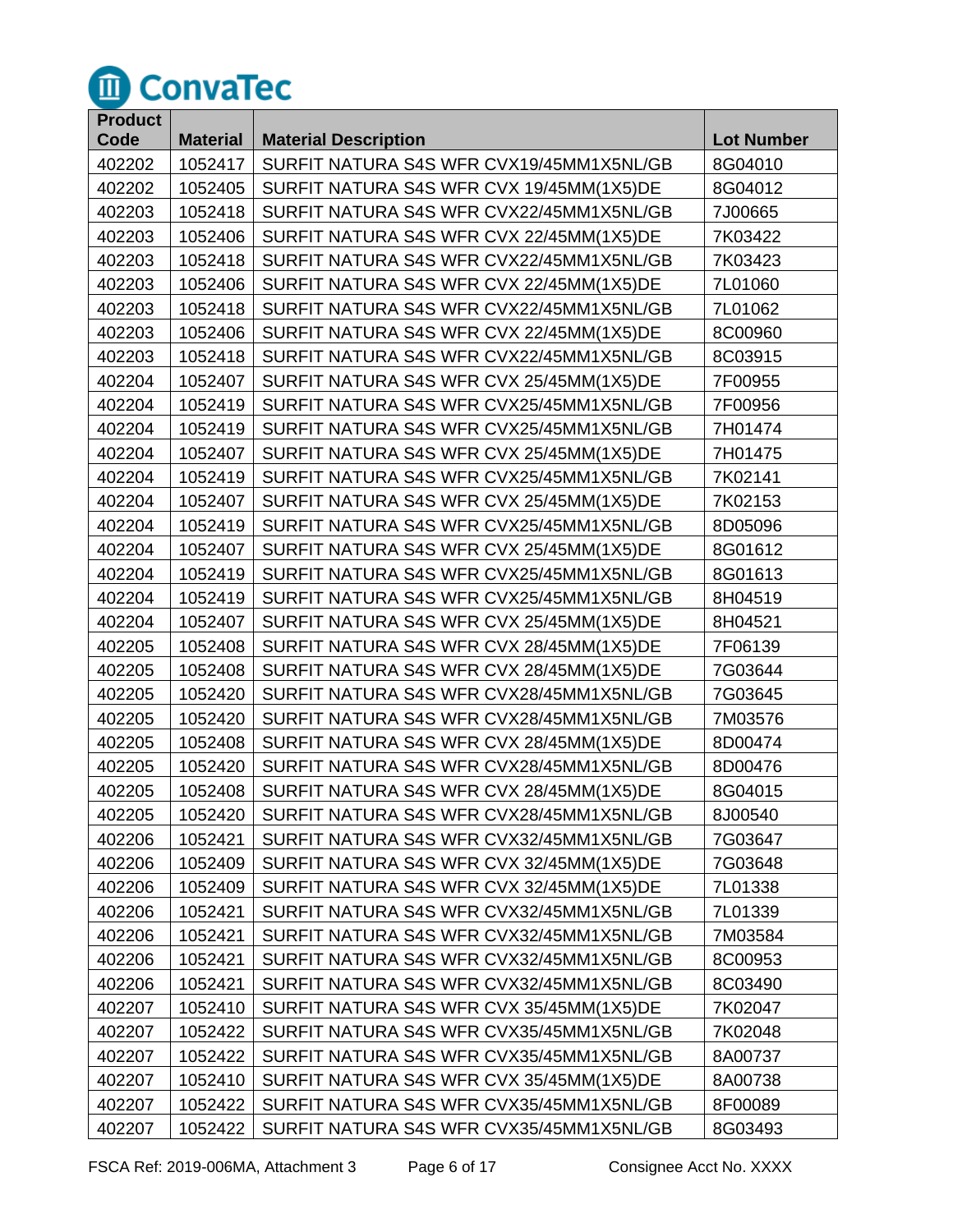

| <b>Product</b> |                 |                                          |                   |
|----------------|-----------------|------------------------------------------|-------------------|
| Code           | <b>Material</b> | <b>Material Description</b>              | <b>Lot Number</b> |
| 402208         | 1052423         | SURFIT NATURA S4S WFR CVX38/57MM1X5NL/GB | 7H04929           |
| 402208         | 1052411         | SURFIT NATURA S4S WFR CVX 38/57MM(1X5)DE | 7H04930           |
| 402208         | 1052423         | SURFIT NATURA S4S WFR CVX38/57MM1X5NL/GB | 7J04231           |
| 402208         | 1052411         | SURFIT NATURA S4S WFR CVX 38/57MM(1X5)DE | 7J04233           |
| 402208         | 1052423         | SURFIT NATURA S4S WFR CVX38/57MM1X5NL/GB | 8H00327           |
| 402209         | 1052424         | SURFIT NATURA S4S WFR CVX41/57MM1X5NL/GB | 7H03495           |
| 402209         | 1052424         | SURFIT NATURA S4S WFR CVX41/57MM1X5NL/GB | 7H03496           |
| 402209         | 1052412         | SURFIT NATURA S4S WFR CVX 41/57MM(1X5)DE | 7H03497           |
| 402210         | 1052425         | SURFIT NATURA S4S WFR CVX45/57MM1X5NL/GB | 7H04917           |
| 402210         | 1052413         | SURFIT NATURA S4S WFR CVX 45/57MM(1X5)DE | 7H04918           |
| 402211         | 1052414         | SURFIT NATURA S4S WFR CVX 50/57MM(1X5)DE | 7H05736           |
| 402211         | 1052426         | SURFIT NATURA S4S WFR CVX50/57MM1X5NL/GB | 7H05737           |
| 125028         | 1210693         | SURFIT PLUS WFR CVX 19X45MM (1X5PK) ES   | 7L02965           |
| 125028         | 1210693         | SURFIT PLUS WFR CVX 19X45MM (1X5PK) ES   | 8A00729           |
| 125028         | 1210693         | SURFIT PLUS WFR CVX 19X45MM (1X5PK) ES   | 8D00468           |
| 125028         | 1210693         | SURFIT PLUS WFR CVX 19X45MM (1X5PK) ES   | 8F03146           |
| 125029         | 1210694         | SURFIT PLUS WFR CVX 22X45MM (1X5PK) ES   | 8B01190           |
| 125030         | 1210695         | COMBIHESIVE 2 WFR CVX 25X45MM (1X5PK) ES | 7G03584           |
| 125030         | 1210695         | COMBIHESIVE 2 WFR CVX 25X45MM (1X5PK) ES | 8A02704           |
| 125030         | 1210695         | COMBIHESIVE 2 WFR CVX 25X45MM (1X5PK) ES | 8C04243           |
| 125030         | 1210695         | COMBIHESIVE 2 WFR CVX 25X45MM (1X5PK) ES | 8F02591           |
| 125030         | 1210695         | COMBIHESIVE 2 WFR CVX 25X45MM (1X5PK) ES | 8F04930           |
| 125031         | 1210696         | COMBIHESIVE 2 WFR CVX 28X45MM (1X5PK) ES | 8B03228           |
| 125032         | 1210697         | COMBIHESIVE 2 WFR CVX 32X45MM (1X5PK) ES | 7E03289           |
| 125033         | 1210698         | COMBIHESIVE 2 WFR CVX 34X45MM (1X5PK) ES | 8B04221           |
| 125033         | 1210698         | COMBIHESIVE 2 WFR CVX 34X45MM (1X5PK) ES | 8C03752           |
| 125278         | 1704525         | NATURA WFR FLEX CVX 13/45MM (1X5PK) EUR  | 7L03067           |
| 125278         | 1135962         | C/HESIVE NAT WFR FLEX 13/45MM (1X5)GB/NL | 7L03070           |
| 125278         | 1136074         | C/HESIVE NAT WFR FLEX 13/45MM (1X5PK) DE | 7L03072           |
| 125279         | 1704527         | NATURA WFR FLEX CVX 16/45MM (1X5PK) EUR  | 7E02269           |
| 125279         | 1136075         | C/HESIVE NAT WFR FLEX 16/45MM (1X5PK) DE | 7E02312           |
| 125279         | 1136075         | C/HESIVE NAT WFR FLEX 16/45MM (1X5PK) DE | 7K05185           |
| 125279         | 1704527         | NATURA WFR FLEX CVX 16/45MM (1X5PK) EUR  | 7K05186           |
| 125279         | 1135963         | C/HESIVE NAT WFR FLEX 16/45MM (1X5)GB/NL | 7K05187           |
| 125279         | 1135963         | C/HESIVE NAT WFR FLEX 16/45MM (1X5)GB/NL | 8F00670           |
| 125279         | 1704527         | NATURA WFR FLEX CVX 16/45MM (1X5PK) EUR  | 8F00671           |
| 125280         | 1136076         | C/HESIVE NAT WFR FLEX 19/45MM (1X5PK) DE | 7D01171           |
| 125280         | 1135964         | C/HESIVE NAT WFR FLEX 19/45MM (1X5)GB/NL | 7D01173           |
| 125280         | 1136076         | C/HESIVE NAT WFR FLEX 19/45MM (1X5PK) DE | 7D04717           |
| 125280         | 1135964         | C/HESIVE NAT WFR FLEX 19/45MM (1X5)GB/NL | 8A00732           |
| 125280         | 1136076         | C/HESIVE NAT WFR FLEX 19/45MM (1X5PK) DE | 8A00735           |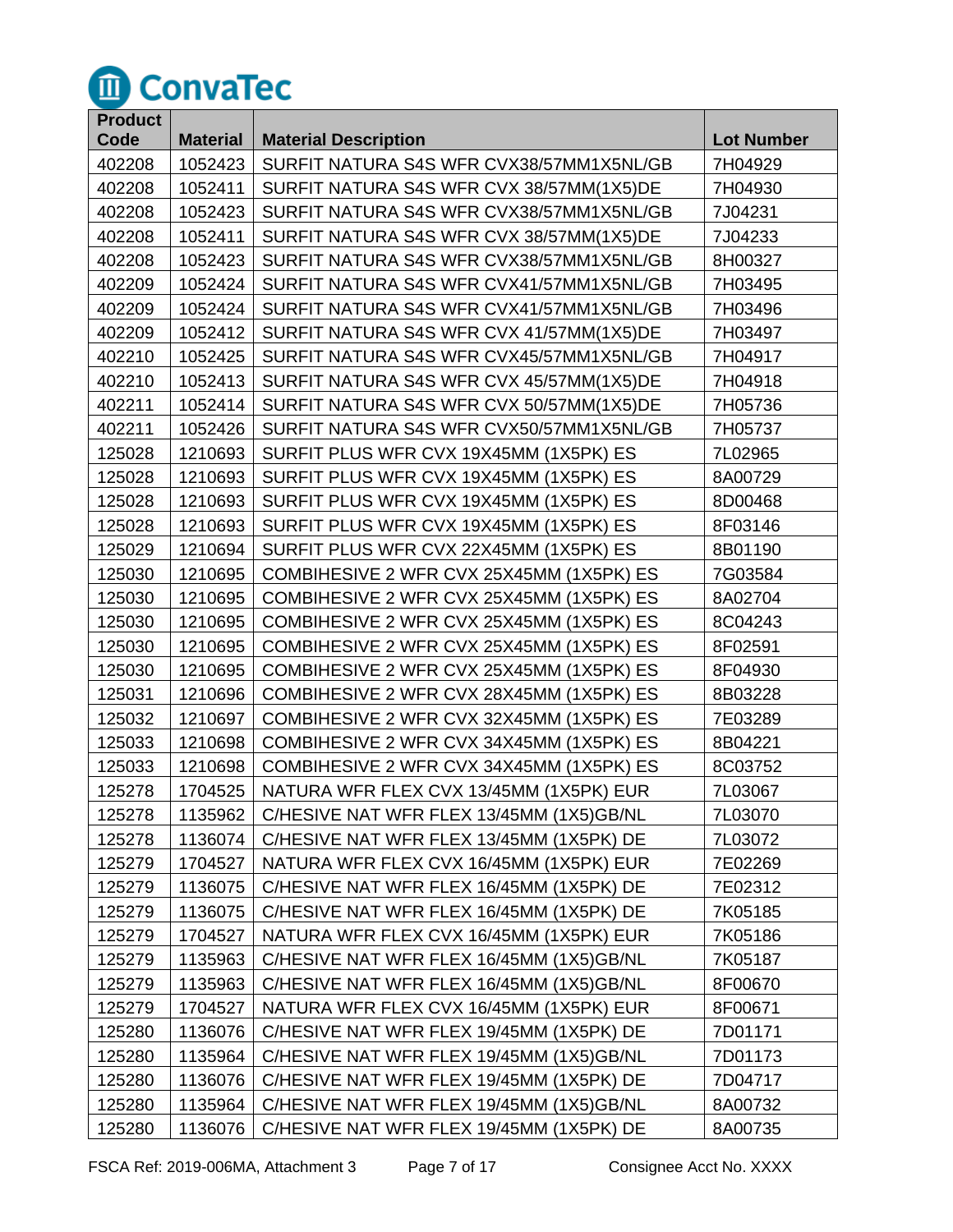

| <b>Product</b> |                 |                                          |                   |
|----------------|-----------------|------------------------------------------|-------------------|
| Code           | <b>Material</b> | <b>Material Description</b>              | <b>Lot Number</b> |
| 125280         | 1135964         | C/HESIVE NAT WFR FLEX 19/45MM (1X5)GB/NL | 8E04640           |
| 125281         | 1136077         | C/HESIVE NAT WFR FLEX 22/45MM (1X5PK) DE | 7C05397           |
| 125281         | 1135965         | C/HESIVE NAT WFR FLEX 22/45MM (1X5)GB/NL | 7C05398           |
| 125281         | 1704529         | NATURA WFR FLEX CVX 22/45MM (1X5PK) EUR  | 7E01837           |
| 125281         | 1136077         | C/HESIVE NAT WFR FLEX 22/45MM (1X5PK) DE | 7E01838           |
| 125281         | 1135965         | C/HESIVE NAT WFR FLEX 22/45MM (1X5)GB/NL | 7K00519           |
| 125281         | 1136077         | C/HESIVE NAT WFR FLEX 22/45MM (1X5PK) DE | 7K00520           |
| 125281         | 1135965         | C/HESIVE NAT WFR FLEX 22/45MM (1X5)GB/NL | 7K05908           |
| 125281         | 1704529         | NATURA WFR FLEX CVX 22/45MM (1X5PK) EUR  | 7K05911           |
| 125281         | 1704529         | NATURA WFR FLEX CVX 22/45MM (1X5PK) EUR  | 7L01342           |
| 125281         | 1136077         | C/HESIVE NAT WFR FLEX 22/45MM (1X5PK) DE | 7L01343           |
| 125281         | 1135965         | C/HESIVE NAT WFR FLEX 22/45MM (1X5)GB/NL | 8E01678           |
| 125282         | 1704530         | NATURA WFR FLEX CVX 25/45MM (1X5PK) EUR  | 7E01711           |
| 125282         | 1704530         | NATURA WFR FLEX CVX 25/45MM (1X5PK) EUR  | 7F01779           |
| 125282         | 1704530         | NATURA WFR FLEX CVX 25/45MM (1X5PK) EUR  | 7G00165           |
| 125282         | 1136078         | C/HESIVE NAT WFR FLEX 25/45MM (1X5PK) DE | 7G02896           |
| 125282         | 1136078         | C/HESIVE NAT WFR FLEX 25/45MM (1X5PK) DE | 7M03979           |
| 125282         | 1704530         | NATURA WFR FLEX CVX 25/45MM (1X5PK) EUR  | 8B00892           |
| 125282         | 1704530         | NATURA WFR FLEX CVX 25/45MM (1X5PK) EUR  | 8E03842           |
| 125282         | 1135966         | C/HESIVE NAT WFR FLEX 25/45MM (1X5)GB/NL | 8H01556           |
| 125282         | 1136078         | C/HESIVE NAT WFR FLEX 25/45MM (1X5PK) DE | 8H01557           |
| 125283         | 1135967         | C/HESIVE NAT WFR FLEX 28/45MM (1X5)GB/NL | 7C05414           |
| 125283         | 1704531         | NATURA WFR FLEX CVX 28/45MM (1X5PK) EUR  | 7F03153           |
| 125283         | 1136079         | C/HESIVE NAT WFR FLEX 28/45MM (1X5PK) DE | 7H04122           |
| 125283         | 1704531         | NATURA WFR FLEX CVX 28/45MM (1X5PK) EUR  | 7L01043           |
| 125283         | 1136079         | C/HESIVE NAT WFR FLEX 28/45MM (1X5PK) DE | 7L01045           |
| 125283         | 1704531         | NATURA WFR FLEX CVX 28/45MM (1X5PK) EUR  | 7M03582           |
| 125283         | 1135967         | C/HESIVE NAT WFR FLEX 28/45MM (1X5)GB/NL | 7M03583           |
| 125283         | 1136079         | C/HESIVE NAT WFR FLEX 28/45MM (1X5PK) DE | 8J00539           |
| 125284         | 1135968         | C/HESIVE NAT WFR FLEX 32/45MM (1X5)GB/NL | 7H02189           |
| 125284         | 1704532         | NATURA WFR FLEX CVX 32/45MM (1X5PK) EUR  | 8C03529           |
| 125285         | 1136081         | C/HESIVE NAT WFR FLEX 35/45MM (1X5PK) DE | 7D04718           |
| 125285         | 1704533         | NATURA WFR FLEX CVX 35/45MM (1X5PK) EUR  | 7F01762           |
| 125285         | 1135969         | C/HESIVE NAT WFR FLEX 35/45MM (1X5)GB/NL | 7J02058           |
| 125285         | 1704533         | NATURA WFR FLEX CVX 35/45MM (1X5PK) EUR  | 8G03495           |
| 125286         | 1136082         | C/HESIVE NAT WFR FLEX 38/57MM (1X5PK) DE | 7F05915           |
| 125286         | 1136082         | C/HESIVE NAT WFR FLEX 38/57MM (1X5PK) DE | 7H06312           |
| 125286         | 1135970         | C/HESIVE NAT WFR FLEX 38/57MM (1X5)GB/NL | 7H06313           |
| 125286         | 1704534         | NATURA WFR FLEX CVX 38/57MM (1X5PK) EUR  | 7H06316           |
| 125286         | 1136082         | C/HESIVE NAT WFR FLEX 38/57MM (1X5PK) DE | 7J04227           |
| 125286         | 1704534         | NATURA WFR FLEX CVX 38/57MM (1X5PK) EUR  | 7J04228           |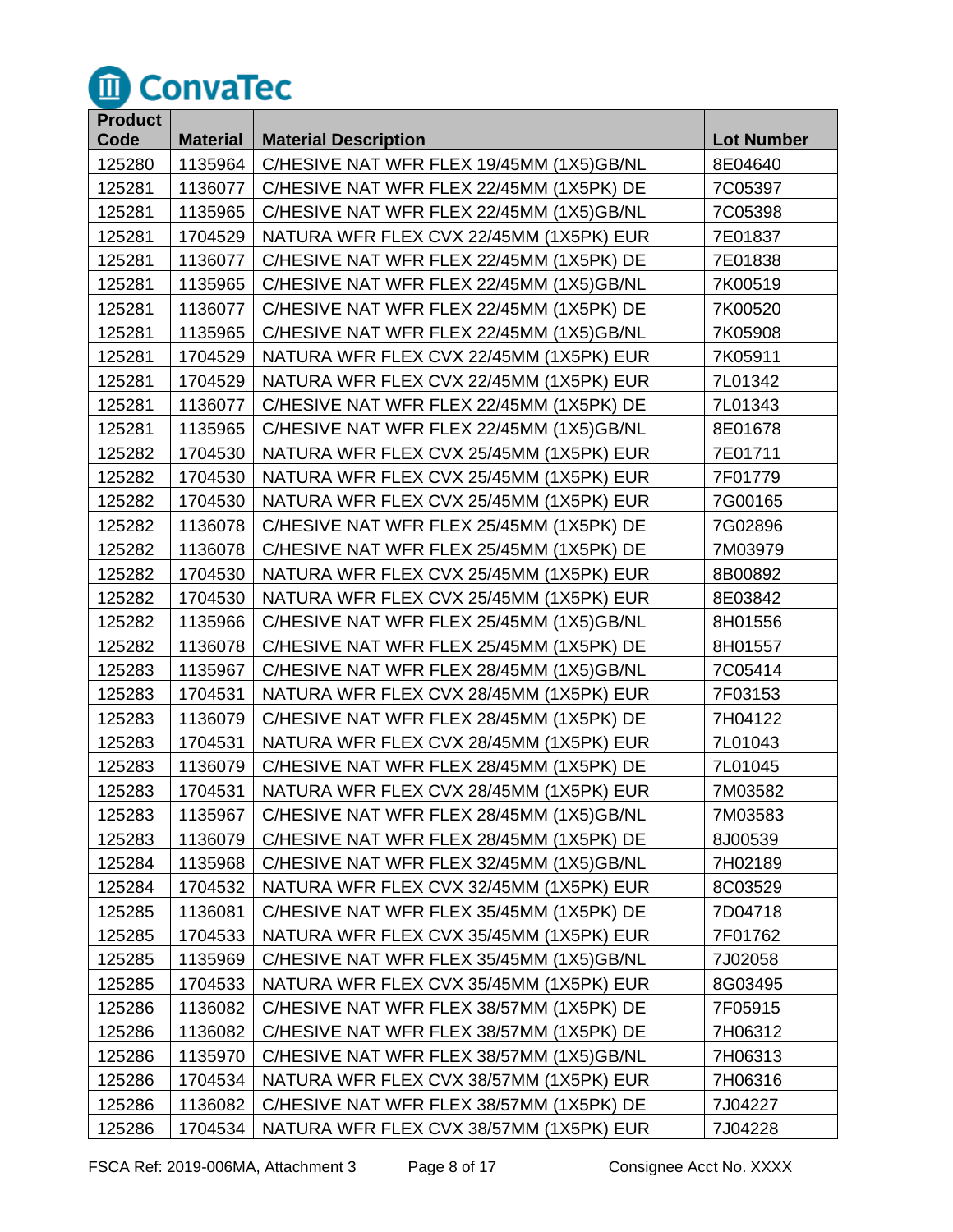

| <b>Product</b> |                 |                                          |                   |
|----------------|-----------------|------------------------------------------|-------------------|
| Code           | <b>Material</b> | <b>Material Description</b>              | <b>Lot Number</b> |
| 125286         | 1135970         | C/HESIVE NAT WFR FLEX 38/57MM (1X5)GB/NL | 8A05991           |
| 125286         | 1704534         | NATURA WFR FLEX CVX 38/57MM (1X5PK) EUR  | 8E01296           |
| 125287         | 1136071         | C/HESIVE NAT WFR FLEX 41/57MM (1X5)GB/NL | 8A06017           |
| 125287         | 1136083         | C/HESIVE NAT WFR FLEX 41/57MM (1X5PK) DE | 8A06018           |
| 125287         | 1704535         | NATURA WFR FLEX CVX 41/57MM (1X5PK) EUR  | 8A06019           |
| 125287         | 1136083         | C/HESIVE NAT WFR FLEX 41/57MM (1X5PK) DE | 8D00709           |
| 125287         | 1136071         | C/HESIVE NAT WFR FLEX 41/57MM (1X5)GB/NL | 8D05101           |
| 125288         | 1704536         | NATURA WFR FLEX CVX 45/57MM (1X5PK) EUR  | 7H04927           |
| 125288         | 1704536         | NATURA WFR FLEX CVX 45/57MM (1X5PK) EUR  | 7M00468           |
| 125288         | 1136084         | C/HESIVE NAT WFR FLEX 45/57MM (1X5PK) DE | 7M00469           |
| 125289         | 1700992         | NATURA WFR FLEX CVX 50/57MM (1X5PK) EUR  | 7G01363           |
| 125289         | 1136073         | C/HESIVE NAT WFR FLEX 50/57MM (1X5)GB/NL | 7G01364           |
| 125289         | 1136085         | C/HESIVE NAT WFR FLEX 50/57MM (1X5PK) DE | 7G01366           |
| 125289         | 1700992         | NATURA WFR FLEX CVX 50/57MM (1X5PK) EUR  | 7J00630           |
| 125289         | 1136085         | C/HESIVE NAT WFR FLEX 50/57MM (1X5PK) DE | 7K07046           |
| 125289         | 1136073         | C/HESIVE NAT WFR FLEX 50/57MM (1X5)GB/NL | 7K07047           |
| 404592         | 1156500         | NATURA WFR MOLDABLE CVX 13/45MM (1X10)US | 7C05400           |
| 404592         | 1156500         | NATURA WFR MOLDABLE CVX 13/45MM (1X10)US | 7C05401           |
| 404592         | 1175793         | C/HESIVE NAT WFR MLD CVX 13/22MM(1X10)JP | 7F06140           |
| 404592         | 1175760         | C/HESIVE NAT WFR MLD CVX 13/22MM(1X10)DE | 7F06141           |
| 404592         | 1175793         | C/HESIVE NAT WFR MLD CVX 13/22MM(1X10)JP | 7K00745           |
| 404592         | 1701043         | NATURA MLDC CVX 13/22MM (1X10PK) EUR     | 7K00746           |
| 404592         | 1174445         | C/HESIVE NAT MLDC CVX13/22MM(1X10) GB/NL | 7M00630           |
| 404592         | 1175760         | C/HESIVE NAT WFR MLD CVX 13/22MM(1X10)DE | 7M00631           |
| 404592         | 1156500         | NATURA WFR MOLDABLE CVX 13/45MM (1X10)US | 7M00632           |
| 404592         | 1701043         | NATURA MLDC CVX 13/22MM (1X10PK) EUR     | 7M03042           |
| 404592         | 1156500         | NATURA WFR MOLDABLE CVX 13/45MM (1X10)US | 7M03044           |
| 404592         | 1156500         | NATURA WFR MOLDABLE CVX 13/45MM (1X10)US | 8A00115           |
| 404592         | 1156500         | NATURA WFR MOLDABLE CVX 13/45MM (1X10)US | 8A03532           |
| 404592         | 1701043         | NATURA MLDC CVX 13/22MM (1X10PK) EUR     | 8A04344           |
| 404592         | 1156500         | NATURA WFR MOLDABLE CVX 13/45MM (1X10)US | 8A04345           |
| 404592         | 1156500         | NATURA WFR MOLDABLE CVX 13/45MM (1X10)US | 8A04652           |
| 404592         | 1156500         | NATURA WFR MOLDABLE CVX 13/45MM (1X10)US | 8A06020           |
| 404592         | 1175793         | C/HESIVE NAT WFR MLD CVX 13/22MM(1X10)JP | 8A06807           |
| 404592         | 1174445         | C/HESIVE NAT MLDC CVX13/22MM(1X10) GB/NL | 8A06808           |
| 404592         | 1175760         | C/HESIVE NAT WFR MLD CVX 13/22MM(1X10)DE | 8A06810           |
| 404592         | 1156500         | NATURA WFR MOLDABLE CVX 13/45MM (1X10)US | 8C00510           |
| 404592         | 1156500         | NATURA WFR MOLDABLE CVX 13/45MM (1X10)US | 8C02727           |
| 404592         | 1156500         | NATURA WFR MOLDABLE CVX 13/45MM (1X10)US | 8C04760           |
| 404592         | 1174445         | C/HESIVE NAT MLDC CVX13/22MM(1X10) GB/NL | 8C04761           |
| 404592         | 1156500         | NATURA WFR MOLDABLE CVX 13/45MM (1X10)US | 8D00831           |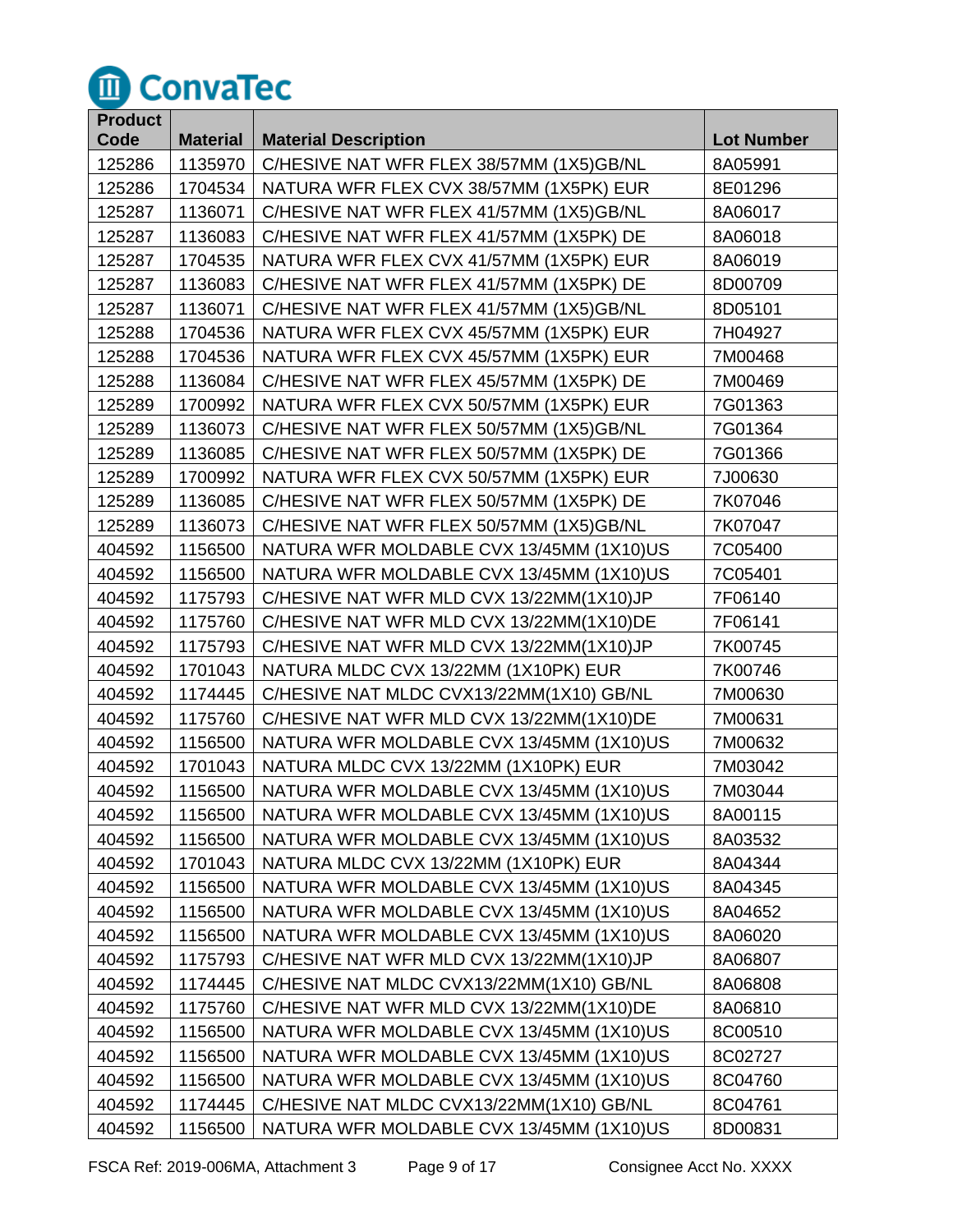

| <b>Product</b> |                 |                                          |                   |
|----------------|-----------------|------------------------------------------|-------------------|
| Code           | <b>Material</b> | <b>Material Description</b>              | <b>Lot Number</b> |
| 404592         | 1156500         | NATURA WFR MOLDABLE CVX 13/45MM (1X10)US | 8E03229           |
| 404592         | 1175760         | C/HESIVE NAT WFR MLD CVX 13/22MM(1X10)DE | 8E03230           |
| 404592         | 1701043         | NATURA MLDC CVX 13/22MM (1X10PK) EUR     | 8E03231           |
| 404592         | 1156500         | NATURA WFR MOLDABLE CVX 13/45MM (1X10)US | 8E05049           |
| 404592         | 1175793         | C/HESIVE NAT WFR MLD CVX 13/22MM(1X10)JP | 8G02863           |
| 404593         | 1156501         | NATURA WFR MOLDABLE CVX 22/45MM (1X10)US | 7D00656           |
| 404593         | 1156501         | NATURA WFR MOLDABLE CVX 22/45MM (1X10)US | 7D04454           |
| 404593         | 1701044         | NATURA WFR MLD CVX 22/33MM (1X10PK) EUR  | 7E02404           |
| 404593         | 1175761         | C/HESIVE NAT WFR MLD CVX 22/33MM(1X10)DE | 7E02405           |
| 404593         | 1175761         | C/HESIVE NAT WFR MLD CVX 22/33MM(1X10)DE | 7F01769           |
| 404593         | 1156501         | NATURA WFR MOLDABLE CVX 22/45MM (1X10)US | 7G02078           |
| 404593         | 1174446         | C/HESIVE NAT MLDC CVX22/33MM(1X10) GB/NL | 7G02852           |
| 404593         | 1175761         | C/HESIVE NAT WFR MLD CVX 22/33MM(1X10)DE | 7G02853           |
| 404593         | 1175794         | C/HESIVE NAT WFR MLD CVX 22/33MM(1X10)JP | 7G02854           |
| 404593         | 1701044         | NATURA WFR MLD CVX 22/33MM (1X10PK) EUR  | 7G04435           |
| 404593         | 1156501         | NATURA WFR MOLDABLE CVX 22/45MM (1X10)US | 7G04441           |
| 404593         | 1156501         | NATURA WFR MOLDABLE CVX 22/45MM (1X10)US | 7H02557           |
| 404593         | 1156501         | NATURA WFR MOLDABLE CVX 22/45MM (1X10)US | 7J01301           |
| 404593         | 1175761         | C/HESIVE NAT WFR MLD CVX 22/33MM(1X10)DE | 7K00530           |
| 404593         | 1156501         | NATURA WFR MOLDABLE CVX 22/45MM (1X10)US | 7K04909           |
| 404593         | 1701044         | NATURA WFR MLD CVX 22/33MM (1X10PK) EUR  | 7K04911           |
| 404593         | 1174446         | C/HESIVE NAT MLDC CVX22/33MM(1X10) GB/NL | 7L00138           |
| 404593         | 1175794         | C/HESIVE NAT WFR MLD CVX 22/33MM(1X10)JP | 7L00139           |
| 404593         | 1156501         | NATURA WFR MOLDABLE CVX 22/45MM (1X10)US | 7M01936           |
| 404593         | 1175794         | C/HESIVE NAT WFR MLD CVX 22/33MM(1X10)JP | 7M02490           |
| 404593         | 1156501         | NATURA WFR MOLDABLE CVX 22/45MM (1X10)US | 8A00074           |
| 404593         | 1156501         | NATURA WFR MOLDABLE CVX 22/45MM (1X10)US | 8B00644           |
| 404593         | 1156501         | NATURA WFR MOLDABLE CVX 22/45MM (1X10)US | 8B02183           |
| 404593         | 1156501         | NATURA WFR MOLDABLE CVX 22/45MM (1X10)US | 8B03434           |
| 404593         | 1156501         | NATURA WFR MOLDABLE CVX 22/45MM (1X10)US | 8B04381           |
| 404593         | 1174446         | C/HESIVE NAT MLDC CVX22/33MM(1X10) GB/NL | 8B05257           |
| 404593         | 1175794         | C/HESIVE NAT WFR MLD CVX 22/33MM(1X10)JP | 8B05258           |
| 404593         | 1156501         | NATURA WFR MOLDABLE CVX 22/45MM (1X10)US | 8C00509           |
| 404593         | 1156501         | NATURA WFR MOLDABLE CVX 22/45MM (1X10)US | 8C01171           |
| 404593         | 1156501         | NATURA WFR MOLDABLE CVX 22/45MM (1X10)US | 8C02729           |
| 404593         | 1156501         | NATURA WFR MOLDABLE CVX 22/45MM (1X10)US | 8C03723           |
| 404593         | 1156501         | NATURA WFR MOLDABLE CVX 22/45MM (1X10)US | 8D02090           |
| 404593         | 1156501         | NATURA WFR MOLDABLE CVX 22/45MM (1X10)US | 8D03559           |
| 404593         | 1174446         | C/HESIVE NAT MLDC CVX22/33MM(1X10) GB/NL | 8E01304           |
| 404593         | 1701044         | NATURA WFR MLD CVX 22/33MM (1X10PK) EUR  | 8E01305           |
| 404593         | 1156501         | NATURA WFR MOLDABLE CVX 22/45MM (1X10)US | 8E01307           |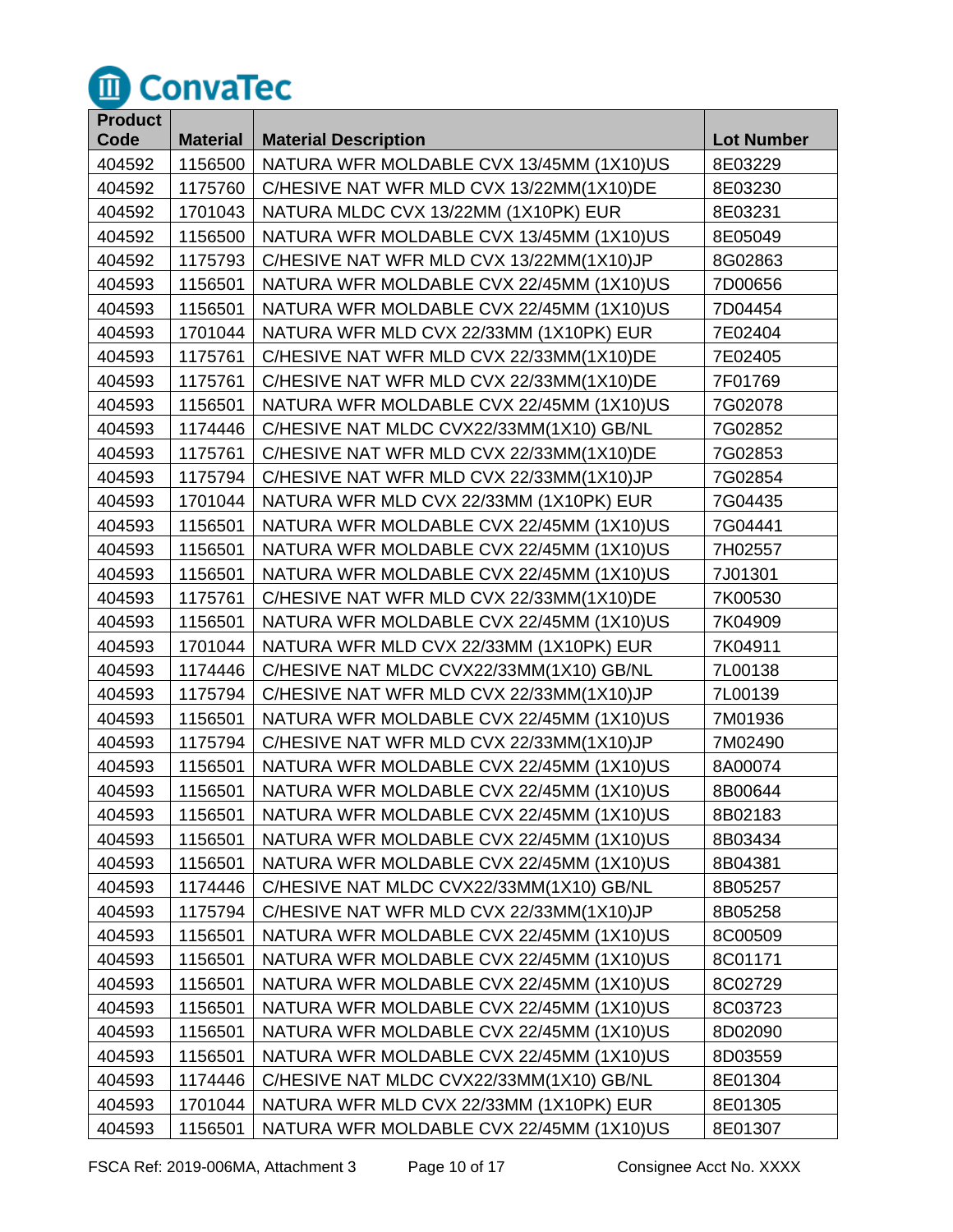

| <b>Product</b> |                 |                                          |                   |
|----------------|-----------------|------------------------------------------|-------------------|
| Code           | <b>Material</b> | <b>Material Description</b>              | <b>Lot Number</b> |
| 404593         | 1156501         | NATURA WFR MOLDABLE CVX 22/45MM (1X10)US | 8E02086           |
| 404593         | 1174446         | C/HESIVE NAT MLDC CVX22/33MM(1X10) GB/NL | 8E02335           |
| 404593         | 1156501         | NATURA WFR MOLDABLE CVX 22/45MM (1X10)US | 8E03031           |
| 404593         | 1156501         | NATURA WFR MOLDABLE CVX 22/45MM (1X10)US | 8E04637           |
| 404593         | 1156501         | NATURA WFR MOLDABLE CVX 22/45MM (1X10)US | 8F02984           |
| 404593         | 1156501         | NATURA WFR MOLDABLE CVX 22/45MM (1X10)US | 8F03648           |
| 404593         | 1156501         | NATURA WFR MOLDABLE CVX 22/45MM (1X10)US | 8F04417           |
| 404593         | 1156501         | NATURA WFR MOLDABLE CVX 22/45MM (1X10)US | 8G00535           |
| 404593         | 1156501         | NATURA WFR MOLDABLE CVX 22/45MM (1X10)US | 8G03022           |
| 404593         | 1701044         | NATURA WFR MLD CVX 22/33MM (1X10PK) EUR  | 8G03023           |
| 404593         | 1156501         | NATURA WFR MOLDABLE CVX 22/45MM (1X10)US | 8G04263           |
| 404593         | 1156501         | NATURA WFR MOLDABLE CVX 22/45MM (1X10)US | 8H01875           |
| 404593         | 1156501         | NATURA WFR MOLDABLE CVX 22/45MM (1X10)US | 8H01908           |
| 404593         | 1156501         | NATURA WFR MOLDABLE CVX 22/45MM (1X10)US | 8H04937           |
| 404594         | 1156502         | NATURA WFR MOLDABLE CVX 33/57MM (1X10)US | 7E01633           |
| 404594         | 1156502         | NATURA WFR MOLDABLE CVX 33/57MM (1X10)US | 7E04176           |
| 404594         | 1156502         | NATURA WFR MOLDABLE CVX 33/57MM (1X10)US | 7E04177           |
| 404594         | 1156502         | NATURA WFR MOLDABLE CVX 33/57MM (1X10)US | 7E04777           |
| 404594         | 1701045         | NATURA MLDC CVX 33/57MM (1X10PK) EUR     | 7F00003           |
| 404594         | 1156502         | NATURA WFR MOLDABLE CVX 33/57MM (1X10)US | 7F02063           |
| 404594         | 1156502         | NATURA WFR MOLDABLE CVX 33/57MM (1X10)US | 7F05062           |
| 404594         | 1175795         | C/HESIVE NAT WFR MLD CVX 33/57MM(1X10)JP | 7F05064           |
| 404594         | 1701045         | NATURA MLDC CVX 33/57MM (1X10PK) EUR     | 7G00578           |
| 404594         | 1174447         | C/HESIVE NAT MLDC CVX33/57MM(1X10) GB/NL | 7G05697           |
| 404594         | 1175762         | C/HESIVE NAT WFR MLD CVX 33/57MM(1X10)DE | 7G05698           |
| 404594         | 1156502         | NATURA WFR MOLDABLE CVX 33/57MM (1X10)US | 7H04130           |
| 404594         | 1156502         | NATURA WFR MOLDABLE CVX 33/57MM (1X10)US | 7H04920           |
| 404594         | 1174447         | C/HESIVE NAT MLDC CVX33/57MM(1X10) GB/NL | 7H04921           |
| 404594         | 1156502         | NATURA WFR MOLDABLE CVX 33/57MM (1X10)US | 7J02079           |
| 404594         | 1175795         | C/HESIVE NAT WFR MLD CVX 33/57MM(1X10)JP | 7L01034           |
| 404594         | 1701045         | NATURA MLDC CVX 33/57MM (1X10PK) EUR     | 7L01035           |
| 404594         | 1175762         | C/HESIVE NAT WFR MLD CVX 33/57MM(1X10)DE | 7L04697           |
| 404594         | 1156502         | NATURA WFR MOLDABLE CVX 33/57MM (1X10)US | 7L04700           |
| 404594         | 1156502         | NATURA WFR MOLDABLE CVX 33/57MM (1X10)US | 7L05271           |
| 404594         | 1156502         | NATURA WFR MOLDABLE CVX 33/57MM (1X10)US | 7M00428           |
| 404594         | 1156502         | NATURA WFR MOLDABLE CVX 33/57MM (1X10)US | 7M01598           |
| 404594         | 1156502         | NATURA WFR MOLDABLE CVX 33/57MM (1X10)US | 7M01995           |
| 404594         | 1156502         | NATURA WFR MOLDABLE CVX 33/57MM (1X10)US | 7M03355           |
| 404594         | 1701045         | NATURA MLDC CVX 33/57MM (1X10PK) EUR     | 7M03432           |
| 404594         | 1175795         | C/HESIVE NAT WFR MLD CVX 33/57MM(1X10)JP | 7M03434           |
| 404594         | 1156502         | NATURA WFR MOLDABLE CVX 33/57MM (1X10)US | 8A00740           |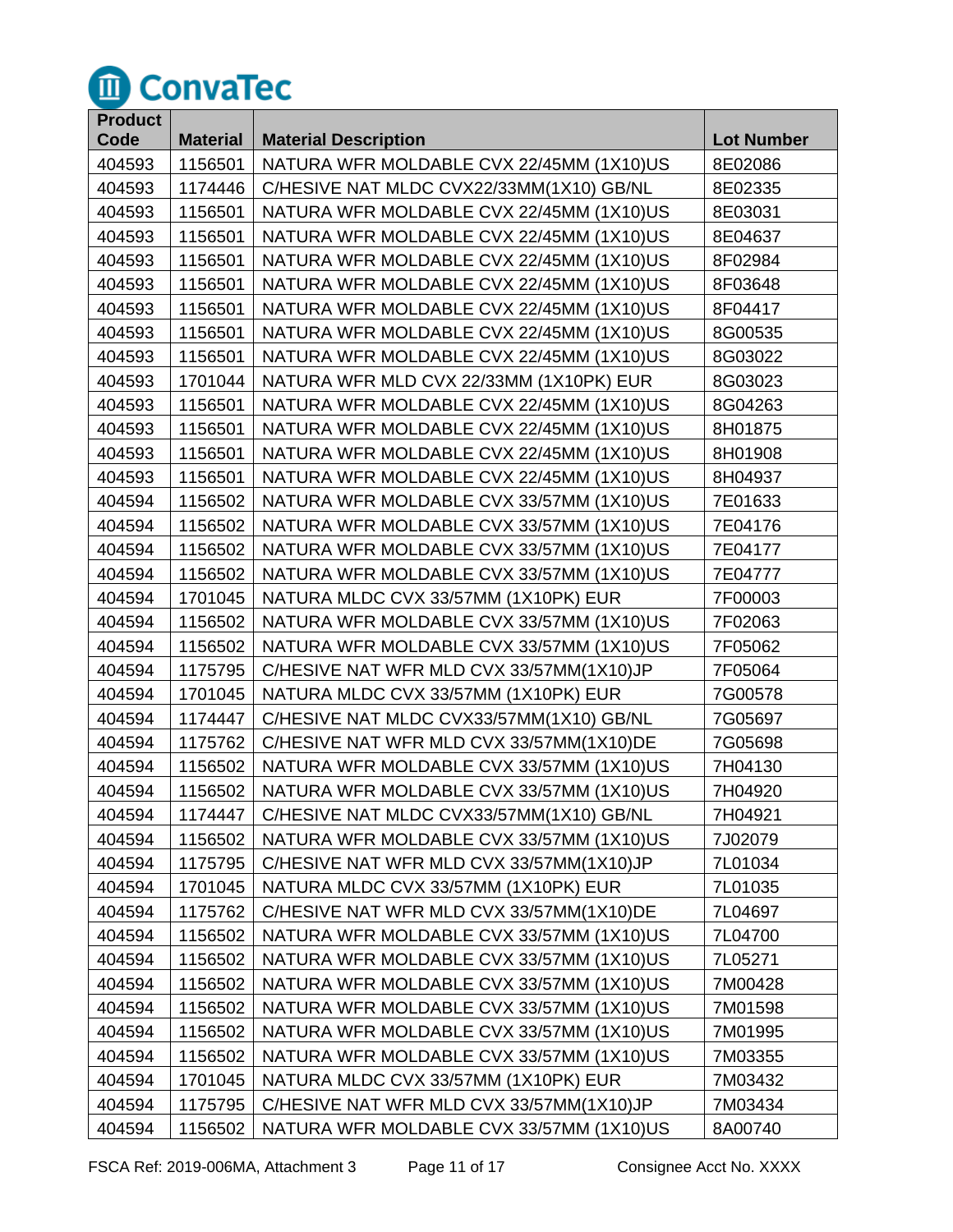

| <b>Product</b> |                 |                                          |                   |
|----------------|-----------------|------------------------------------------|-------------------|
| Code           | <b>Material</b> | <b>Material Description</b>              | <b>Lot Number</b> |
| 404594         | 1175762         | C/HESIVE NAT WFR MLD CVX 33/57MM(1X10)DE | 8A00741           |
| 404594         | 1174447         | C/HESIVE NAT MLDC CVX33/57MM(1X10) GB/NL | 8A00742           |
| 404594         | 1701045         | NATURA MLDC CVX 33/57MM (1X10PK) EUR     | 8B03275           |
| 404594         | 1156502         | NATURA WFR MOLDABLE CVX 33/57MM (1X10)US | 8D00463           |
| 404594         | 1174447         | C/HESIVE NAT MLDC CVX33/57MM(1X10) GB/NL | 8D00595           |
| 404594         | 1156502         | NATURA WFR MOLDABLE CVX 33/57MM (1X10)US | 8D02102           |
| 404594         | 1156502         | NATURA WFR MOLDABLE CVX 33/57MM (1X10)US | 8D02814           |
| 404594         | 1156502         | NATURA WFR MOLDABLE CVX 33/57MM (1X10)US | 8D03557           |
| 404594         | 1175795         | C/HESIVE NAT WFR MLD CVX 33/57MM(1X10)JP | 8D05072           |
| 404594         | 1701045         | NATURA MLDC CVX 33/57MM (1X10PK) EUR     | 8D05074           |
| 404594         | 1156502         | NATURA WFR MOLDABLE CVX 33/57MM (1X10)US | 8E00637           |
| 404594         | 1156502         | NATURA WFR MOLDABLE CVX 33/57MM (1X10)US | 8E01067           |
| 404594         | 1156502         | NATURA WFR MOLDABLE CVX 33/57MM (1X10)US | 8E01627           |
| 404594         | 1174447         | C/HESIVE NAT MLDC CVX33/57MM(1X10) GB/NL | 8E03028           |
| 404594         | 1156502         | NATURA WFR MOLDABLE CVX 33/57MM (1X10)US | 8E03029           |
| 404594         | 1175795         | C/HESIVE NAT WFR MLD CVX 33/57MM(1X10)JP | 8F03571           |
| 404594         | 1156502         | NATURA WFR MOLDABLE CVX 33/57MM (1X10)US | 8F03634           |
| 404594         | 1156502         | NATURA WFR MOLDABLE CVX 33/57MM (1X10)US | 8F04925           |
| 404594         | 1701045         | NATURA MLDC CVX 33/57MM (1X10PK) EUR     | 8G03296           |
| 404594         | 1156502         | NATURA WFR MOLDABLE CVX 33/57MM (1X10)US | 8G03730           |
| 404594         | 1174447         | C/HESIVE NAT MLDC CVX33/57MM(1X10) GB/NL | 8G03932           |
| 404594         | 1156502         | NATURA WFR MOLDABLE CVX 33/57MM (1X10)US | 8H01554           |
| 404594         | 1175795         | C/HESIVE NAT WFR MLD CVX 33/57MM(1X10)JP | 8H02437           |
| 404594         | 1156502         | NATURA WFR MOLDABLE CVX 33/57MM (1X10)US | 8H02438           |
| 404594         | 1156502         | NATURA WFR MOLDABLE CVX 33/57MM (1X10)US | 8H04517           |
| 404594         | 1701045         | NATURA MLDC CVX 33/57MM (1X10PK) EUR     | 8J00972           |
| 411449         | 1189481         | C/HESIVE S92 MOLDABLE CVX13/45MM1X10PKFR | 7D05763           |
| 411449         | 1191965         | SURFIT PLUS MOLDABLE CVX13/45MM1X10PKINT | 7D05766           |
| 411449         | 1189481         | C/HESIVE S92 MOLDABLE CVX13/45MM1X10PKFR | 7J01296           |
| 411449         | 1191965         | SURFIT PLUS MOLDABLE CVX13/45MM1X10PKINT | 7K03430           |
| 411449         | 1189481         | C/HESIVE S92 MOLDABLE CVX13/45MM1X10PKFR | 8E01630           |
| 411450         | 1189482         | C/HESIVE S92 MOLDABLE CVX22/45MM1X10PKFR | 7D02980           |
| 411450         | 1191966         | SURFIT PLUS MOLDABLE CVX22/45MM1X10PKINT | 7D03850           |
| 411450         | 1189482         | C/HESIVE S92 MOLDABLE CVX22/45MM1X10PKFR | 7E00892           |
| 411450         | 1191966         | SURFIT PLUS MOLDABLE CVX22/45MM1X10PKINT | 7G01988           |
| 411450         | 1189482         | C/HESIVE S92 MOLDABLE CVX22/45MM1X10PKFR | 7L01056           |
| 411450         | 1191966         | SURFIT PLUS MOLDABLE CVX22/45MM1X10PKINT | 7L07677           |
| 411450         | 1191966         | SURFIT PLUS MOLDABLE CVX22/45MM1X10PKINT | 8J02466           |
| 411451         | 1189483         | C/HESIVE S92 MOLDABLE CVX33/57MM1X10PKFR | 7G03101           |
| 411451         | 1191968         | SURFIT S92MOLDABLE CVX33/57MM1X10PKINT   | 7G03115           |
| 411451         | 1191968         | SURFIT S92MOLDABLE CVX33/57MM1X10PKINT   | 7K01486           |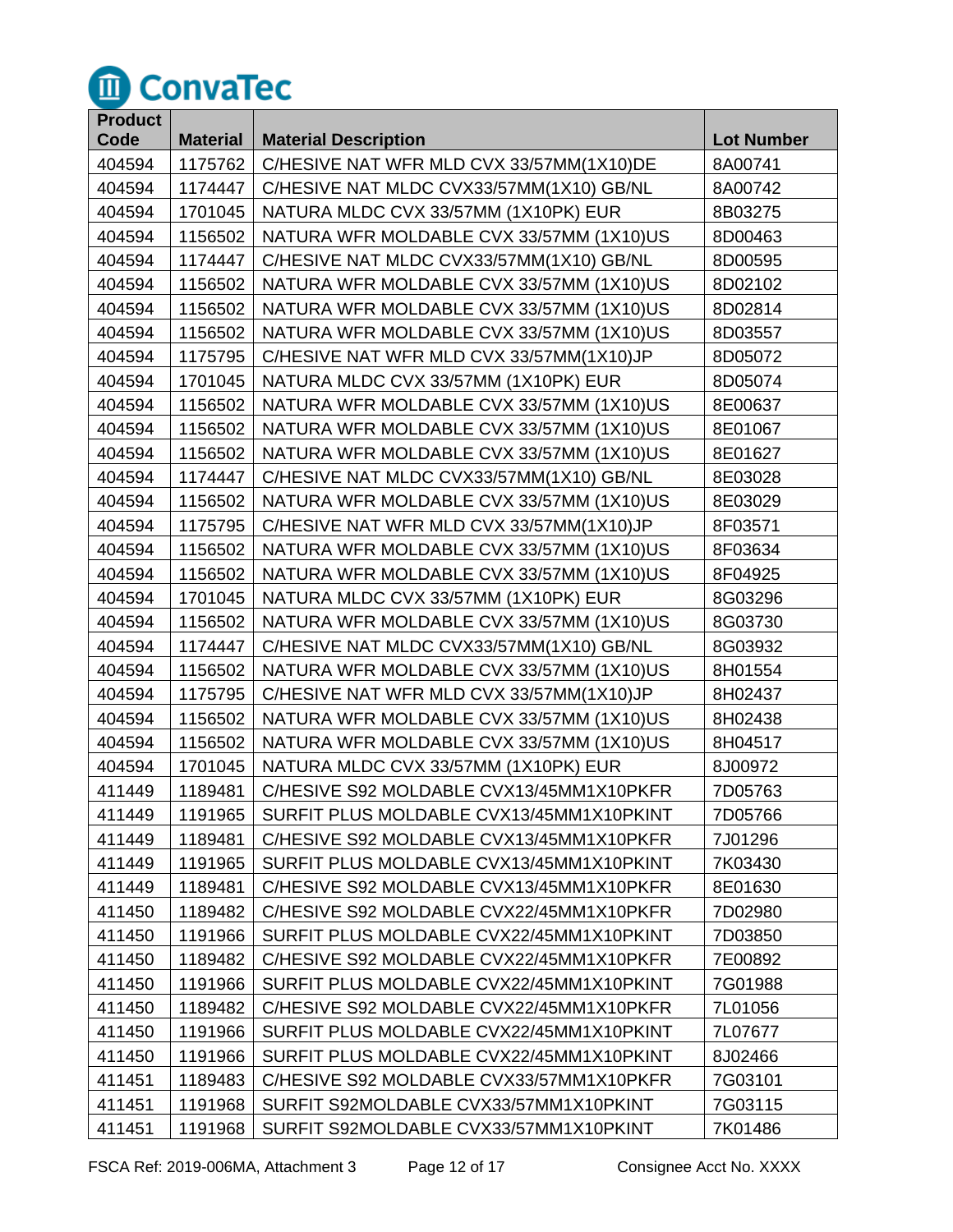

| <b>Product</b> |                 |                                          |                   |
|----------------|-----------------|------------------------------------------|-------------------|
| Code           | <b>Material</b> | <b>Material Description</b>              | <b>Lot Number</b> |
| 411451         | 1189483         | C/HESIVE S92 MOLDABLE CVX33/57MM1X10PKFR | 7K01698           |
| 411451         | 1189483         | C/HESIVE S92 MOLDABLE CVX33/57MM1X10PKFR | 7L06598           |
| 411451         | 1191968         | SURFIT S92MOLDABLE CVX33/57MM1X10PKINT   | 8A00745           |
| 411451         | 1191968         | SURFIT S92MOLDABLE CVX33/57MM1X10PKINT   | 8E03026           |
| 411451         | 1189483         | C/HESIVE S92 MOLDABLE CVX33/57MM1X10PKFR | 8F00894           |
| 411451         | 1191968         | SURFIT S92MOLDABLE CVX33/57MM1X10PKINT   | 8F00895           |
| 411451         | 1191968         | SURFIT S92MOLDABLE CVX33/57MM1X10PKINT   | 8F04686           |
| 411451         | 1191968         | SURFIT S92MOLDABLE CVX33/57MM1X10PKINT   | 8J01450           |
| 411451         | 1189483         | C/HESIVE S92 MOLDABLE CVX33/57MM1X10PKFR | 8J01492           |
| 411452         | 1187547         | C/HESIVE S92 MOLDABLE CVX13/45MM1X5PK IT | 7D05767           |
| 411452         | 1187547         | C/HESIVE S92 MOLDABLE CVX13/45MM1X5PK IT | 7J01297           |
| 411452         | 1190777         | C/HESIVE S92 MOLDABLE CVX13/45MM1X5PK BE | 7K03428           |
| 411452         | 1187547         | C/HESIVE S92 MOLDABLE CVX13/45MM1X5PK IT | 7K03432           |
| 411452         | 1187541         | C/HESIVE S92 MOLDABLE CVX13/45MM1X5PKSCN | 8E01628           |
| 411452         | 1190777         | C/HESIVE S92 MOLDABLE CVX13/45MM1X5PK BE | 8E01631           |
| 411453         | 1187548         | C/HESIVE S92 MOLDABLE CVX22/45MM1X5PK IT | 7D02278           |
| 411453         | 1187542         | C/HESIVE S92 MOLDABLE CVX22/45MM1X5PKSCN | 7D03851           |
| 411453         | 1190778         | C/HESIVE S92 MOLDABLE CVX22/45MM1X5PK BE | 7G01703           |
| 411453         | 1187548         | C/HESIVE S92 MOLDABLE CVX22/45MM1X5PK IT | 7G01705           |
| 411453         | 1187542         | C/HESIVE S92 MOLDABLE CVX22/45MM1X5PKSCN | 7G01989           |
| 411453         | 1187542         | C/HESIVE S92 MOLDABLE CVX22/45MM1X5PKSCN | 7L01053           |
| 411453         | 1187548         | C/HESIVE S92 MOLDABLE CVX22/45MM1X5PK IT | 7L01054           |
| 411453         | 1190778         | C/HESIVE S92 MOLDABLE CVX22/45MM1X5PK BE | 7L07676           |
| 411453         | 1187542         | C/HESIVE S92 MOLDABLE CVX22/45MM1X5PKSCN | 7L07678           |
| 411453         | 1187548         | C/HESIVE S92 MOLDABLE CVX22/45MM1X5PK IT | 7L07679           |
| 411453         | 1187545         | C/HESIVE S92 MOLDABLE CVX22/45MM1X5PKCEU | 7L07681           |
| 411453         | 1187542         | C/HESIVE S92 MOLDABLE CVX22/45MM1X5PKSCN | 8E00276           |
| 411453         | 1190778         | C/HESIVE S92 MOLDABLE CVX22/45MM1X5PK BE | 8E00277           |
| 411453         | 1187545         | C/HESIVE S92 MOLDABLE CVX22/45MM1X5PKCEU | 8J02468           |
| 411454         | 1187543         | C/HESIVE S92 MOLDABLE CVX33/57MM1X5PKSCN | 7G03112           |
| 411454         | 1187549         | C/HESIVE S92 MOLDABLE CVX33/57MM1X5PK IT | 7G03113           |
| 411454         | 1190779         | C/HESIVE S92 MOLDABLE CVX33/57MM1X5PK BE | 7G03114           |
| 411454         | 1187549         | C/HESIVE S92 MOLDABLE CVX33/57MM1X5PK IT | 7J00624           |
| 411454         | 1190779         | C/HESIVE S92 MOLDABLE CVX33/57MM1X5PK BE | 7J00626           |
| 411454         | 1187543         | C/HESIVE S92 MOLDABLE CVX33/57MM1X5PKSCN | 7J00627           |
| 411454         | 1187546         | C/HESIVE S92 MOLDABLE CVX33/57MM1X5PKCEU | 7J02059           |
| 411454         | 1187546         | C/HESIVE S92 MOLDABLE CVX33/57MM1X5PKCEU | 7K01699           |
| 411454         | 1190779         | C/HESIVE S92 MOLDABLE CVX33/57MM1X5PK BE | 7K01700           |
| 411454         | 1187549         | C/HESIVE S92 MOLDABLE CVX33/57MM1X5PK IT | 7L06595           |
| 411454         | 1187543         | C/HESIVE S92 MOLDABLE CVX33/57MM1X5PKSCN | 7L06597           |
| 411454         | 1190779         | C/HESIVE S92 MOLDABLE CVX33/57MM1X5PK BE | 7L06599           |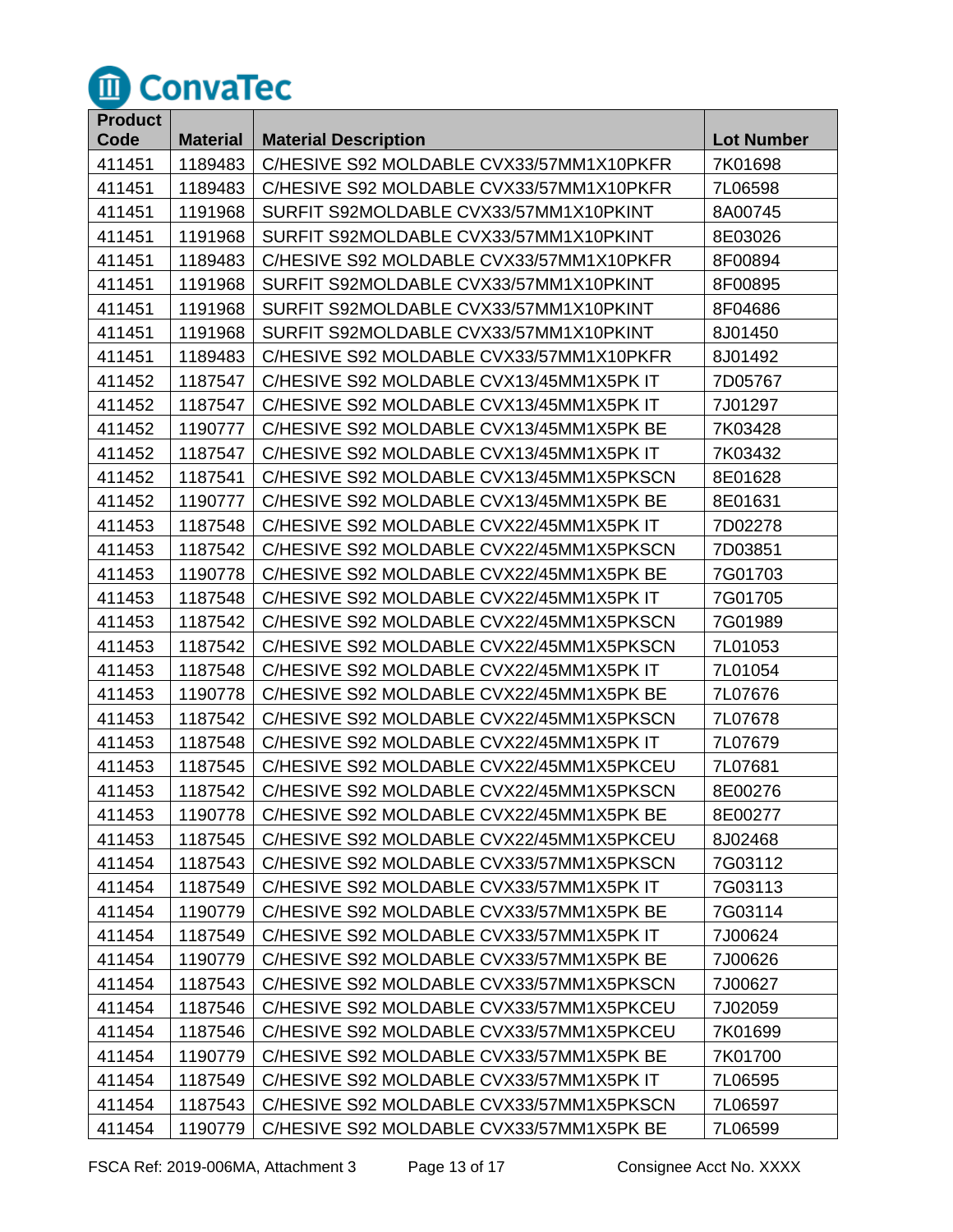

| <b>Product</b> |                 |                                          |                   |
|----------------|-----------------|------------------------------------------|-------------------|
| Code           | <b>Material</b> | <b>Material Description</b>              | <b>Lot Number</b> |
| 411454         | 1187546         | C/HESIVE S92 MOLDABLE CVX33/57MM1X5PKCEU | 8A00744           |
| 411454         | 1190779         | C/HESIVE S92 MOLDABLE CVX33/57MM1X5PK BE | 8E03024           |
| 411454         | 1187546         | C/HESIVE S92 MOLDABLE CVX33/57MM1X5PKCEU | 8E03025           |
| 411454         | 1187543         | C/HESIVE S92 MOLDABLE CVX33/57MM1X5PKSCN | 8F00891           |
| 411454         | 1187549         | C/HESIVE S92 MOLDABLE CVX33/57MM1X5PK IT | 8F00893           |
| 411454         | 1187546         | C/HESIVE S92 MOLDABLE CVX33/57MM1X5PKCEU | 8F00900           |
| 411454         | 1187546         | C/HESIVE S92 MOLDABLE CVX33/57MM1X5PKCEU | 8F04688           |
| 411454         | 1187549         | C/HESIVE S92 MOLDABLE CVX33/57MM1X5PK IT | 8J01449           |
| 411454         | 1190779         | C/HESIVE S92 MOLDABLE CVX33/57MM1X5PK BE | 8J01494           |
| 413177         | 1161266         | SURFIT NATURA WFR CVX 13/45MM (1X10PK)US | 7C05884           |
| 413177         | 1701082         | NATURA WFR CVX 13/45MM (1X10PK) EUR      | 7L03068           |
| 413177         | 1161266         | SURFIT NATURA WFR CVX 13/45MM (1X10PK)US | 7L03069           |
| 413177         | 1161266         | SURFIT NATURA WFR CVX 13/45MM (1X10PK)US | 8C03530           |
| 413178         | 1161267         | SURFIT NATURA WFR CVX 16/45MM (1X10PK)US | 7C05886           |
| 413178         | 1701083         | NATURA WFR CVX 16/45MM (1X10PK) EUR      | 7E02270           |
| 413178         | 1161267         | SURFIT NATURA WFR CVX 16/45MM (1X10PK)US | 7E02314           |
| 413178         | 1161267         | SURFIT NATURA WFR CVX 16/45MM (1X10PK)US | 7F04002           |
| 413178         | 1161267         | SURFIT NATURA WFR CVX 16/45MM (1X10PK)US | 7M03586           |
| 413178         | 1701083         | NATURA WFR CVX 16/45MM (1X10PK) EUR      | 8A00726           |
| 413178         | 1161267         | SURFIT NATURA WFR CVX 16/45MM (1X10PK)US | 8A00727           |
| 413178         | 1161267         | SURFIT NATURA WFR CVX 16/45MM (1X10PK)US | 8B03741           |
| 413178         | 1161267         | SURFIT NATURA WFR CVX 16/45MM (1X10PK)US | 8F00684           |
| 413178         | 1161267         | SURFIT NATURA WFR CVX 16/45MM (1X10PK)US | 8H04702           |
| 413179         | 1161268         | SURFIT NATURA WFR CVX 19/45MM (1X10PK)US | 7D01169           |
| 413179         | 1161268         | SURFIT NATURA WFR CVX 19/45MM (1X10PK)US | 8A00731           |
| 413179         | 1161268         | SURFIT NATURA WFR CVX 19/45MM (1X10PK)US | 8E04641           |
| 413180         | 1161269         | SURFIT NATURA WFR CVX 22/45MM (1X10PK)US | 7C01423           |
| 413180         | 1161269         | SURFIT NATURA WFR CVX 22/45MM (1X10PK)US | 7C02570           |
| 413180         | 1161269         | SURFIT NATURA WFR CVX 22/45MM (1X10PK)US | 7J01730           |
| 413180         | 1701085         | NATURA WFR CVX 22/45MM (1X10PK) EUR      | 7K00521           |
| 413180         | 1161269         | SURFIT NATURA WFR CVX 22/45MM (1X10PK)US | 7K00522           |
| 413180         | 1701085         | NATURA WFR CVX 22/45MM (1X10PK) EUR      | 7K05907           |
| 413180         | 1161269         | SURFIT NATURA WFR CVX 22/45MM (1X10PK)US | 7K05910           |
| 413180         | 1161269         | SURFIT NATURA WFR CVX 22/45MM (1X10PK)US | 7M02816           |
| 413180         | 1161269         | SURFIT NATURA WFR CVX 22/45MM (1X10PK)US | 8C05312           |
| 413180         | 1161269         | SURFIT NATURA WFR CVX 22/45MM (1X10PK)US | 8E01680           |
| 413180         | 1161269         | SURFIT NATURA WFR CVX 22/45MM (1X10PK)US | 8F00696           |
| 413180         | 1701085         | NATURA WFR CVX 22/45MM (1X10PK) EUR      | 8F00698           |
| 413180         | 1161269         | SURFIT NATURA WFR CVX 22/45MM (1X10PK)US | 8F00901           |
| 413181         | 1161270         | SURFIT NATURA WFR CVX 25/45MM (1X10PK)US | 7B01217           |
| 413181         | 1161270         | SURFIT NATURA WFR CVX 25/45MM (1X10PK)US | 7B04035           |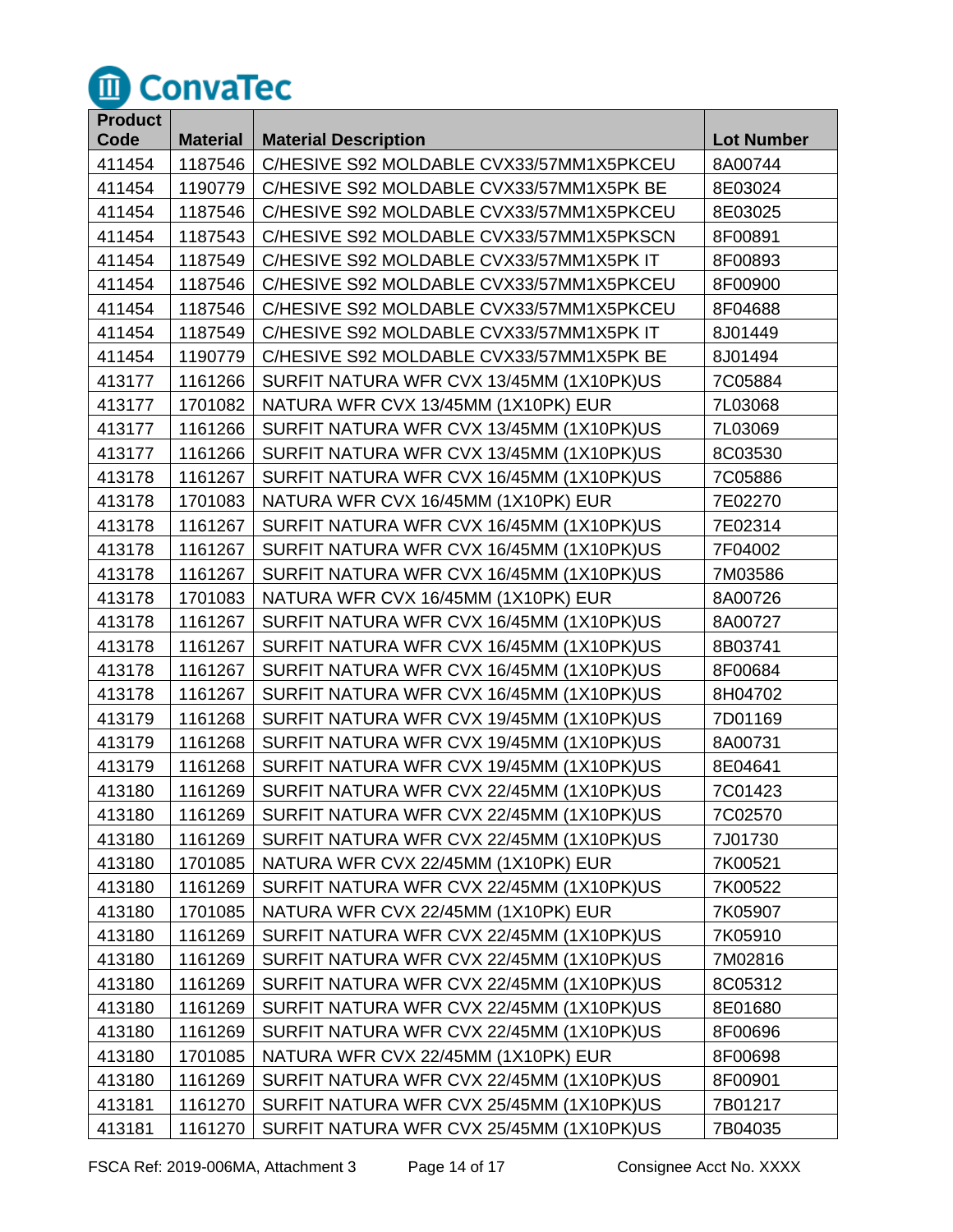

| <b>Product</b> |                 |                                          |                   |
|----------------|-----------------|------------------------------------------|-------------------|
| Code           | <b>Material</b> | <b>Material Description</b>              | <b>Lot Number</b> |
| 413181         | 1161270         | SURFIT NATURA WFR CVX 25/45MM (1X10PK)US | 7C01401           |
| 413181         | 1161270         | SURFIT NATURA WFR CVX 25/45MM (1X10PK)US | 7C04233           |
| 413181         | 1701086         | NATURA WFR CVX 25/45MM (1X10PK) EUR      | 7E01710           |
| 413181         | 1161270         | SURFIT NATURA WFR CVX 25/45MM (1X10PK)US | 7E01772           |
| 413181         | 1161270         | SURFIT NATURA WFR CVX 25/45MM (1X10PK)US | 7E02668           |
| 413181         | 1161270         | SURFIT NATURA WFR CVX 25/45MM (1X10PK)US | 7E04174           |
| 413181         | 1161270         | SURFIT NATURA WFR CVX 25/45MM (1X10PK)US | 7F01780           |
| 413181         | 1701086         | NATURA WFR CVX 25/45MM (1X10PK) EUR      | 7G00166           |
| 413181         | 1161270         | SURFIT NATURA WFR CVX 25/45MM (1X10PK)US | 7G04454           |
| 413181         | 1161270         | SURFIT NATURA WFR CVX 25/45MM (1X10PK)US | 7K03820           |
| 413181         | 1161270         | SURFIT NATURA WFR CVX 25/45MM (1X10PK)US | 7M03980           |
| 413181         | 1701086         | NATURA WFR CVX 25/45MM (1X10PK) EUR      | 7M03981           |
| 413181         | 1161270         | SURFIT NATURA WFR CVX 25/45MM (1X10PK)US | 8B00893           |
| 413181         | 1161270         | SURFIT NATURA WFR CVX 25/45MM (1X10PK)US | 8E03844           |
| 413181         | 1701086         | NATURA WFR CVX 25/45MM (1X10PK) EUR      | 8G00927           |
| 413181         | 1161270         | SURFIT NATURA WFR CVX 25/45MM (1X10PK)US | 8G00928           |
| 413181         | 1161270         | SURFIT NATURA WFR CVX 25/45MM (1X10PK)US | 8H01558           |
| 413181         | 1161270         | SURFIT NATURA WFR CVX 25/45MM (1X10PK)US | 8H03658           |
| 413181         | 1161270         | SURFIT NATURA WFR CVX 25/45MM (1X10PK)US | 8H04303           |
| 413181         | 1701086         | NATURA WFR CVX 25/45MM (1X10PK) EUR      | 8H04356           |
| 413182         | 1161271         | SURFIT NATURA WFR CVX 28/45MM (1X10PK)US | 7C05415           |
| 413182         | 1161271         | SURFIT NATURA WFR CVX 28/45MM (1X10PK)US | 7D01141           |
| 413182         | 1161271         | SURFIT NATURA WFR CVX 28/45MM (1X10PK)US | 7F03152           |
| 413182         | 1701087         | NATURA WFR CVX 28/45MM (1X10PK) EUR      | 7F03155           |
| 413182         | 1161271         | SURFIT NATURA WFR CVX 28/45MM (1X10PK)US | 7H04051           |
| 413182         | 1701087         | NATURA WFR CVX 28/45MM (1X10PK) EUR      | 7L01044           |
| 413182         | 1161271         | SURFIT NATURA WFR CVX 28/45MM (1X10PK)US | 7L06593           |
| 413182         | 1701087         | NATURA WFR CVX 28/45MM (1X10PK) EUR      | 8B03860           |
| 413182         | 1701087         | NATURA WFR CVX 28/45MM (1X10PK) EUR      | 8F01047           |
| 413182         | 1161271         | SURFIT NATURA WFR CVX 28/45MM (1X10PK)US | 8F01050           |
| 413182         | 1161271         | SURFIT NATURA WFR CVX 28/45MM (1X10PK)US | 8J00537           |
| 413183         | 1161272         | SURFIT NATURA WFR CVX 32/45MM (1X10PK)US | 7B04470           |
| 413183         | 1161272         | SURFIT NATURA WFR CVX 32/45MM (1X10PK)US | 7F01265           |
| 413183         | 1161272         | SURFIT NATURA WFR CVX 32/45MM (1X10PK)US | 7H02188           |
| 413183         | 1161272         | SURFIT NATURA WFR CVX 32/45MM (1X10PK)US | 8A02999           |
| 413183         | 1161272         | SURFIT NATURA WFR CVX 32/45MM (1X10PK)US | 8B03435           |
| 413183         | 1161272         | SURFIT NATURA WFR CVX 32/45MM (1X10PK)US | 8B05002           |
| 413183         | 1161272         | SURFIT NATURA WFR CVX 32/45MM (1X10PK)US | 8C03533           |
| 413183         | 1161272         | SURFIT NATURA WFR CVX 32/45MM (1X10PK)US | 8D05105           |
| 413183         | 1161272         | SURFIT NATURA WFR CVX 32/45MM (1X10PK)US | 8F03646           |
| 413184         | 1161273         | SURFIT NATURA WFR CVX 35/45MM (1X10PK)US | 7C05888           |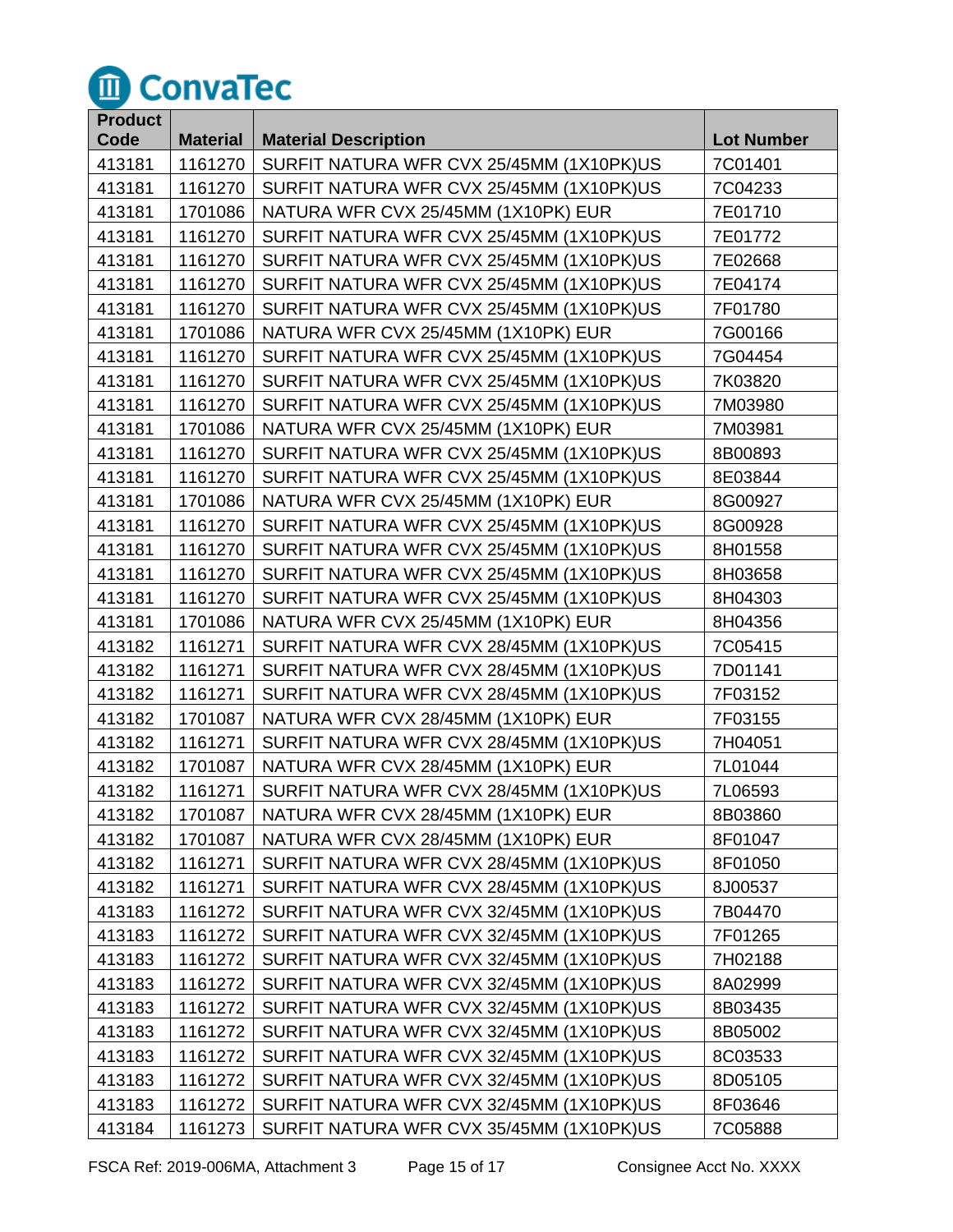

| <b>Product</b> |                 |                                          |                   |
|----------------|-----------------|------------------------------------------|-------------------|
| Code           | <b>Material</b> | <b>Material Description</b>              | <b>Lot Number</b> |
| 413184         | 1161273         | SURFIT NATURA WFR CVX 35/45MM (1X10PK)US | 7C06118           |
| 413184         | 1161273         | SURFIT NATURA WFR CVX 35/45MM (1X10PK)US | 7F01763           |
| 413184         | 1701089         | NATURA WFR CVX 35/45MM (1X10PK) EUR      | 7J04970           |
| 413184         | 1161273         | SURFIT NATURA WFR CVX 35/45MM (1X10PK)US | 7J05042           |
| 413184         | 1161273         | SURFIT NATURA WFR CVX 35/45MM (1X10PK)US | 8G03497           |
| 413184         | 1701089         | NATURA WFR CVX 35/45MM (1X10PK) EUR      | 8G03499           |
| 413185         | 1161274         | SURFIT NATURA WFR CVX 38/57MM (1X10PK)US | 7C05891           |
| 413185         | 1161274         | SURFIT NATURA WFR CVX 38/57MM (1X10PK)US | 7C06116           |
| 413185         | 1161274         | SURFIT NATURA WFR CVX 38/57MM (1X10PK)US | 7D04719           |
| 413185         | 1161274         | SURFIT NATURA WFR CVX 38/57MM (1X10PK)US | 7F05916           |
| 413185         | 1701090         | NATURA WFR CVX 38/57MM (1X10PK) EUR      | 7H06314           |
| 413185         | 1161274         | SURFIT NATURA WFR CVX 38/57MM (1X10PK)US | 7H06315           |
| 413185         | 1701090         | NATURA WFR CVX 38/57MM (1X10PK) EUR      | 7J04230           |
| 413185         | 1161274         | SURFIT NATURA WFR CVX 38/57MM (1X10PK)US | 8A04962           |
| 413185         | 1161274         | SURFIT NATURA WFR CVX 38/57MM (1X10PK)US | 8A06014           |
| 413185         | 1161274         | SURFIT NATURA WFR CVX 38/57MM (1X10PK)US | 8C03676           |
| 413185         | 1161274         | SURFIT NATURA WFR CVX 38/57MM (1X10PK)US | 8E01297           |
| 413185         | 1161274         | SURFIT NATURA WFR CVX 38/57MM (1X10PK)US | 8F04684           |
| 413185         | 1161274         | SURFIT NATURA WFR CVX 38/57MM (1X10PK)US | 8G02137           |
| 413186         | 1161275         | SURFIT NATURA WFR CVX 41/57MM (1X10PK)US | 7F05917           |
| 413186         | 1161275         | SURFIT NATURA WFR CVX 41/57MM (1X10PK)US | 8A01385           |
| 413186         | 1161275         | SURFIT NATURA WFR CVX 41/57MM (1X10PK)US | 8D00499           |
| 413186         | 1701091         | NATURA WFR CVX 41/57MM (1X10PK) EUR      | 8D05102           |
| 413186         | 1161275         | SURFIT NATURA WFR CVX 41/57MM (1X10PK)US | 8D05103           |
| 413187         | 1161276         | SURFIT NATURA WFR CVX 45/57MM (1X10PK)US | 7F00550           |
| 413187         | 1161276         | SURFIT NATURA WFR CVX 45/57MM (1X10PK)US | 7H04926           |
| 413187         | 1161276         | SURFIT NATURA WFR CVX 45/57MM (1X10PK)US | 7H05499           |
| 413187         | 1701092         | NATURA WFR CVX 45/57MM (1X10PK) EUR      | 7M00470           |
| 413187         | 1161276         | SURFIT NATURA WFR CVX 45/57MM (1X10PK)US | 7M00471           |
| 413187         | 1161276         | SURFIT NATURA WFR CVX 45/57MM (1X10PK)US | 8B02277           |
| 413187         | 1161276         | SURFIT NATURA WFR CVX 45/57MM (1X10PK)US | 8B03309           |
| 413187         | 1161276         | SURFIT NATURA WFR CVX 45/57MM (1X10PK)US | 8D02868           |
| 413187         | 1161276         | SURFIT NATURA WFR CVX 45/57MM (1X10PK)US | 8F01515           |
| 413187         | 1161276         | SURFIT NATURA WFR CVX 45/57MM (1X10PK)US | 8J02475           |
| 413188         | 1161277         | SURFIT NATURA WFR CVX 50/57MM (1X10PK)US | 7E02407           |
| 413188         | 1161277         | SURFIT NATURA WFR CVX 50/57MM (1X10PK)US | 7G01362           |
| 413188         | 1701093         | NATURA WFR CVX 50/57MM (1X10PK) EUR      | 7G01525           |
| 413188         | 1161277         | SURFIT NATURA WFR CVX 50/57MM (1X10PK)US | 7J00631           |
| 413188         | 1701093         | NATURA WFR CVX 50/57MM (1X10PK) EUR      | 7K07045           |
| 413188         | 1161277         | SURFIT NATURA WFR CVX 50/57MM (1X10PK)US | 8B01726           |
| 413188         | 1161277         | SURFIT NATURA WFR CVX 50/57MM (1X10PK)US | 8D00097           |